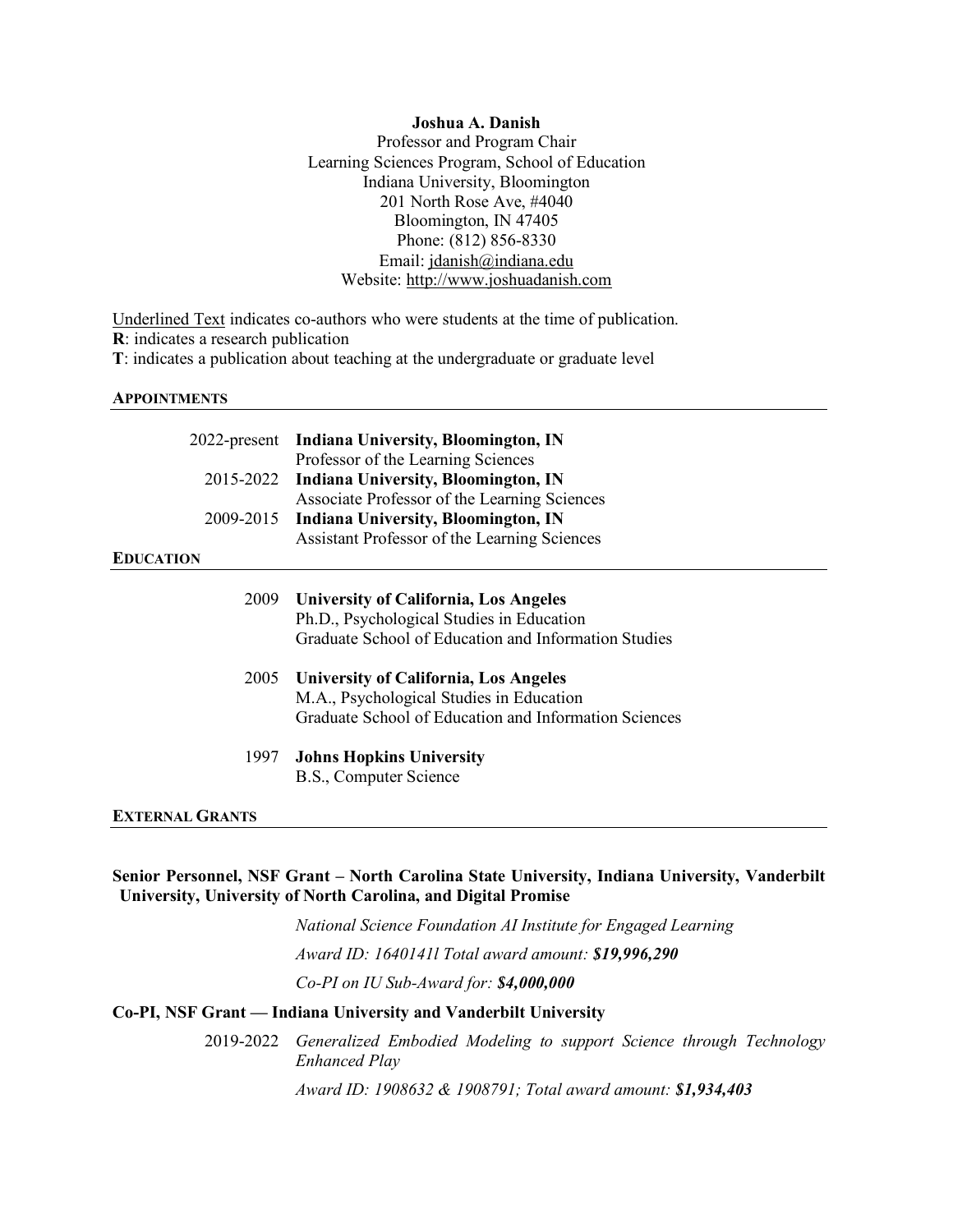## **PI, MacDonnell Foundation — Indiana University, Vanderbilt University and UCLA**

2018-2023 *Teacher Cognition and Learning about Incorporating Science Representations in Elementary Classrooms Award ID: 220020521; Total award amount: \$2,490,000*

# **PI, NSF Grant — Indiana University and Rutgers University**

2018-2021 *DRL: Collaborative Research: Scaffolding Explanations and Epistemic Development for Systems Award ID: 1761019 and 1760909; Total award amount: \$1,494,932*

# **Co-PI, NSF Grant — Indiana University**

2018-2020 *EAGER: Net.Create: Using Network Analysis to Support Digital Humanities in Large History Classrooms*

*Award ID: 1848655; Award amount: \$299,661*

# **Co-PI, NSF Grant – UCLA and Indiana University**

2016-2019 *DIP: Interactive Science through Technology Enhanced (ISTEP)*  Award ID: 1628918; Award amount: **\$1,349,933**

## **PI, NSF Grant – Indiana University**

2015-2018 *EXP: Promoting Learning through Annotation of Embodiment (PLAE)*  Award ID: 1522945; Award amount: **\$554,030**).

# **Co-PI, NSF Grant — Indiana University**

2013–2016 *DIP: BioSim: Developing a Wearable Toolkit for Teaching Complex Science Through Embodied Play (*Award ID: 0018093000; Award amount: **\$1,035,989.00).**

## **Co-PI, NSF Grant — UCLA**

2013–2016 *DIP: The Science Through Technology Enhanced Play (STEP) (*Award ID: 1323767; Award amount: **\$1,203,082).**

### **Co-PI NSF Grant — Graduate School of Education and Information Studies, UCLA**

2007–2009 *Semiotic Pivots and Activity Spaces for Elementary Science (SPASES)* Co-authored this NSF-funded grant proposal with Noel Enyedy (Award ID: 0733218; Award amount: **\$285,000**).

### **INTERNAL GRANTS**

**Co-PI, Faculty Research Support Program, External Resubmission — School of Education, Indiana University**

2021-2022 *Visualizing Funds of Identity* (Award amount: **\$33,405**)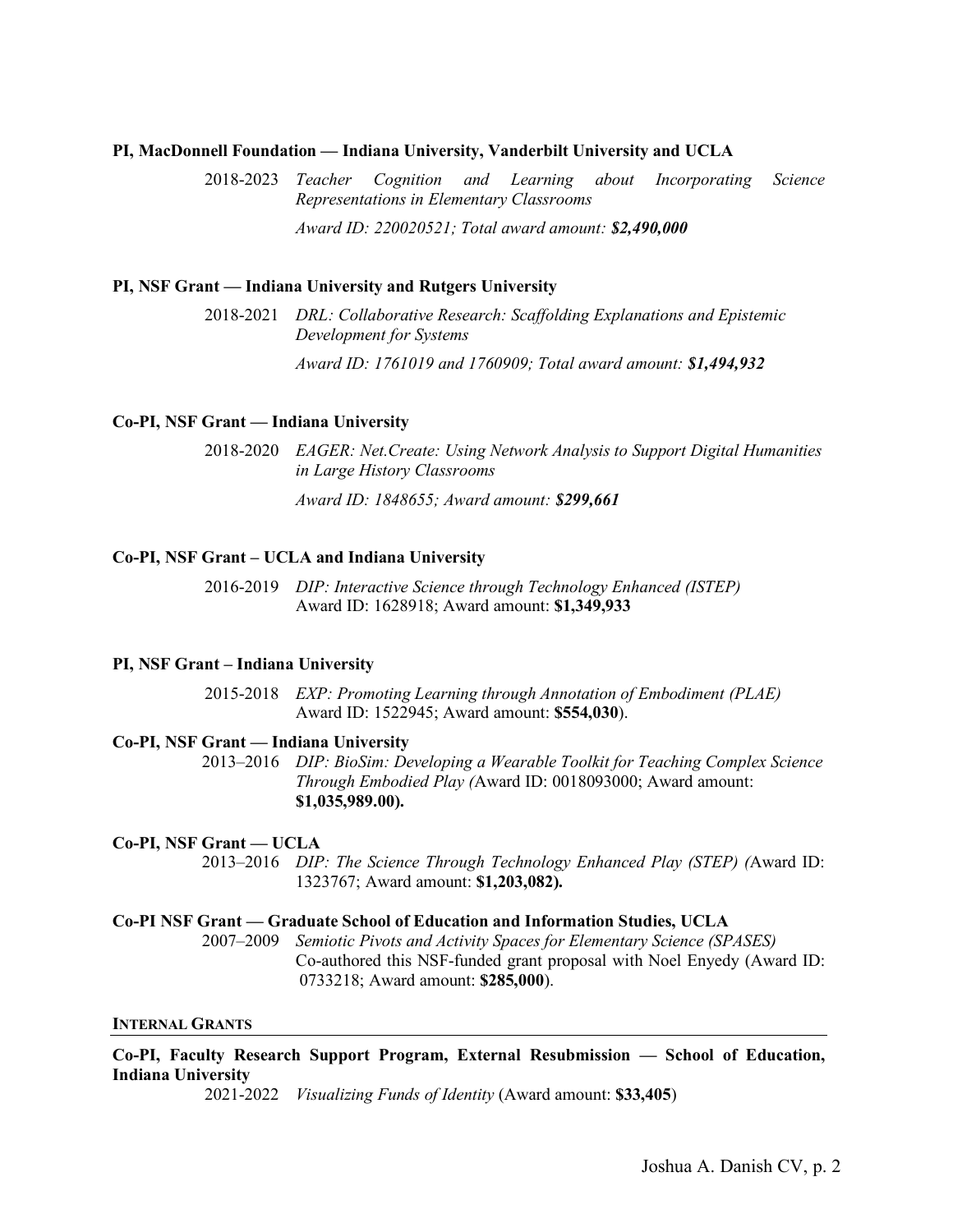This grant was co-authored with Rebecca Neri.

**Co-PI, Faculty Research Support Program, External Resubmission — School of Education, Indiana University**

> 2017-2018 *Net.Create, network analysis to support reading comprehension in history classrooms* (Award amount: **\$59,986**) This grant was co-authored with Kalani Craig and Cindy Hmelo-Silver.

**PI, Proffitt Endowment Faculty Support Grant — School of Education, Indiana University**

2015-2016 *Examining Early Elementary Modeling of Complexity with High-Resolution Multimodal Learning Analytic Techniques* (Award amount: **\$19,000**) This grant was co-authored with Adam Maltese and Alejandro Andrade.

**Recipient, Research Support Grant — School of Education, Indiana University** 2012 Award amount: **\$6000**

**PI, Proffitt Endowment Faculty Support Grant — School of Education, Indiana University**

2011–2012 *Expanding Explorations of Complexity Into Informal Spaces* (Award amount: **\$19,000**)

#### **iPad Faculty Learning Community — Indiana University**

2010–2011 *Using the iPad to Support Representation in Graduate Seminars* (Award amount: **\$750**)

# **PI, Faculty Research Support Program (FRSP) Grant — Indiana University**

2010–2011 *Representational Practices in Science and Language Arts: What's the Difference and Why* (Award amount: \$**55,361**) This grant application was co-authored with Kylie Peppler.

#### **PI, Proffitt Endowment Faculty Support Grant — School of Education, Indiana University**

2010–2011 *Harnessing Kindergarten and First Grade Students' Representational Activities to Support Science Learning* (Award amount: **\$17,993**)

## **Co-Author, New IDEA Grant — School of Education, Indiana University**

2009–2010 *Development and Implementation of a New Online Certificate Program in Learning Sciences and New Digital Media and Technology*  This proposal was co-authored with Daniel Hickey and Kylie Peppler (Award amount: **\$75,000**).

#### **PUBLICATIONS: REFEREED JOURNAL ARTICLES**

- 1. **R:** Danish, J., Johnson, H., Nicholas, C., Francis, D. C., Hmelo-Silver, C., Rogers, M. P., Askew, R., Gerber, A, Enyedy, N. (In press). Situating video as context for teacher learning. *Learning, Culture and Social Interaction*, 30, 100542. doi:https://doi.org/10.1016/j.lcsi.2021.100542
- 2. **R / T:** Craig, K., Danish, J. A., Humburg, M., Hmelo-Silver, C., Szostalo, M., & McCranie, A. (2021). Net.Create: Network visualization to support collaborative historical knowledge building. *International Journal of Computer Supported Collaborative Learning*.
- 3. **R**: Tu, X., Georgen, C., Danish, J. A., & Enyedy, N. (2021). Elementary students learning science in an MR environment by constructing liminal blends through action on props.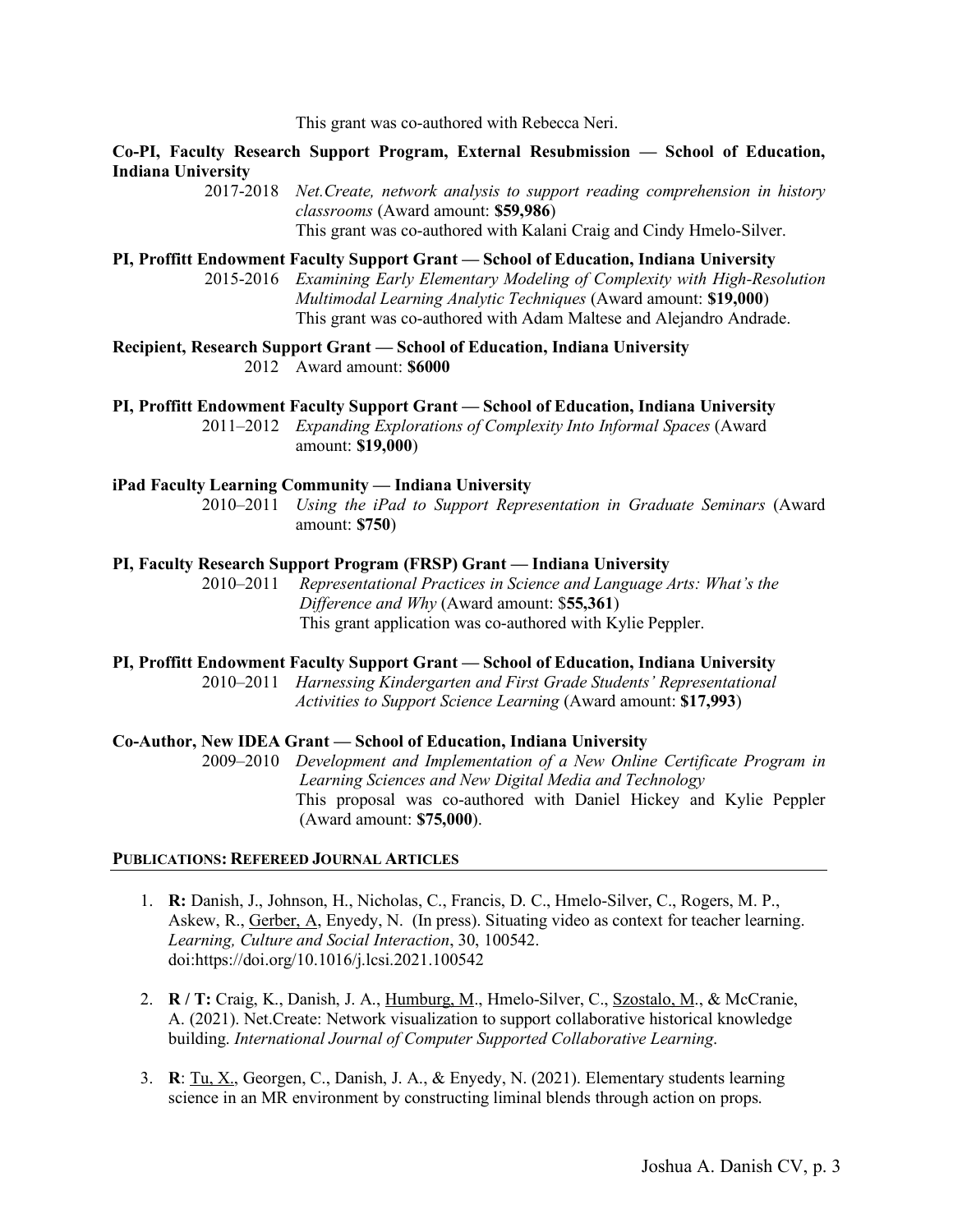*Information and Learning Sciences*, ahead-of-print(ahead-of-print). doi:10.1108/ILS-10-2020- 0235

- 4. **R:** Dahn, M., Lee, C., Enyedy, N., & Danish, J. (2021). Instructional improv to analyze inquiry-based science teaching: Zed's dead and the missing flower. *Smart Learning Environments*, 8(1). doi:10.1186/s40561-021-00156-9
- 5. **R / T:** Humburg, M., Tan, V., Maltese, A. V., Simpson, A., & Danish, J. A. (2021). Making for learning: How graduate students discuss and design for maker-focused pedagogy. *Information and Learning Sciences*. (Online first).
- 6. **R:** Park Rogers, M., Hmelo-Silver, C., Nicholas, C., Cross Francis, D., & Danish, J. (accepted, April 2021). Learning to teach with science representations: Meaningfully connecting the three dimensions of science. *Science and Children* [*Teaching Teachers* column]. National Science Teachers Association.
- 7. **R:** DeLiema, D., Enyedy, N., Steen, F., Danish, J. A. (2021). Integrating viewpoint and space: How lamination across gesture, body movement, language, and material resources shapes learning. *Cognition & Instruction*, 1-38.
- 8. **R:** McClain, J., Nicholas, C., Pierce, E., Zimmerman, K., Danish, J.A., & Zhong, Q. (In press). Using multiple representations to shine light on unobservable Earth science phenomena. *Science and Children*. National Science Teachers Association.
- 9. **R:** Danish, J. A., Enyedy, N., Saleh, A., & Humburg, M. (2020). Learning in embodied activity framework: a sociocultural framework for embodied cognition. *International Journal of Computer-Supported Collaborative Learning*. doi: 10.1007/s11412-020-09317-3
- 10. **R:** Keifert, D., Lee, C., Dahn, M., Lindberg, L., Enyedy, N., & Danish, J. (2020). Tracing Bodies through Liminal Blends in a Mixed Reality Learning Environment. *International Journal of Science Education*. doi: 10.1080/09500693.2020.1851423
- 11. **R / T:** Craig, K., Humburg, M., Danish, J., Szostalo, M., Hmelo-Silver, C., & McCranie, A. (2020). Increasing Students' Social Engagement During COVID-19 with Net.Create: Collaborative Social Network Analysis to Map Historical Pandemics During a Pandemic. *Information and Learning Sciences*. doi: 10.1108/ILS-04-2020-0105
- 12. **R:** Peppler, K., Thompson, N., Danish, J., Moczek, A., & Corrigan, S. (2020). Comparing first- and third-person perspectives in early elementary learning of honeybee systems. *Instructional Science*. doi: 10.1007/s11251-020-09511-8
- 13. **R:** Danish, J. A., & Hmelo-Silver, C. E. (2020). On Activities and Affordances for Mobile Learning. *Journal of Contemporary Educational Psychology*.
- 14. **R:** Davis, B., Tu, X., Georgen, C., Danish, J. A., & Enyedy, N. (2019). The Impact of Different Play Activity Designs on Students' Embodied Learning. *Information and Learning Science*.
- 15. **R:** DeLiema, D., Enyedy, N., & Danish, J. A. (2019). Roles, Rules, and Keys: How Different Play Configurations Shape Collaborative Science Inquiry. *Journal of the Learning Sciences*.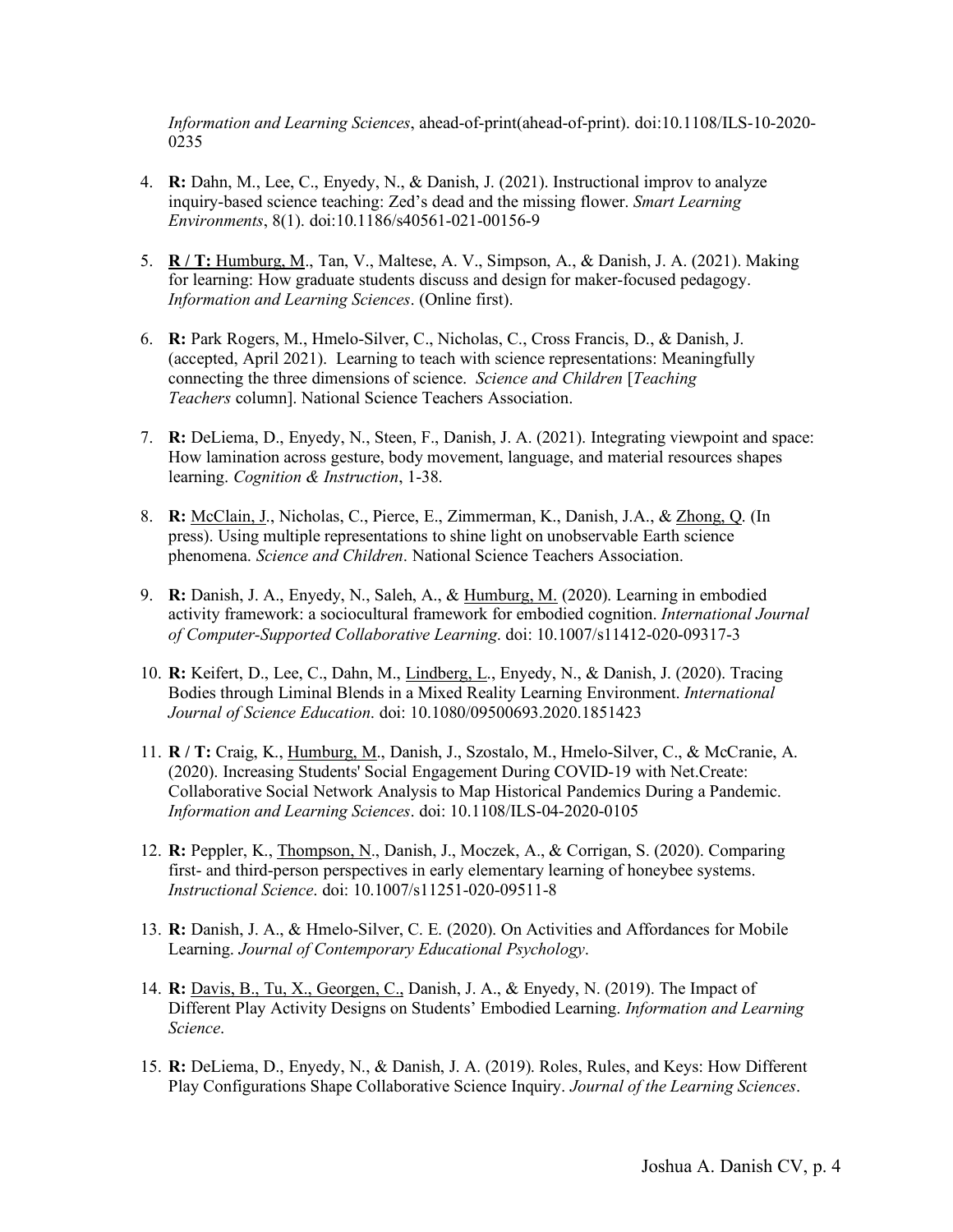- 16. **R:** Danish, J.A., Saleh, A, Andrade, A and Bryan, B. (2017) Observing Complex Systems Thinking in the Zone of Proximal Development. *Instructional Science:* 1-20.
- 17. **R:** Andrade, A., Danish, J., & Maltese, A. (2017). A Measurement Model of Gestures in an Embodied Learning Environment: Accounting for Temporal Dependencies. *Journal of Learning Analytics, 4*(3), 18-45. doi: 10.18608/jla.2017.43.3
- 18. **R:** Andrade, A., Delandshere, G., & Danish, J. A. (2016). Using Multimodal Learning Analytics to Model Student Behavior: A Systematic Analysis of Epistemological Framing. *Journal of Learning Analytics*, 3(2), 282-306.
- 19. **R:** Danish, J. A., & Enyedy, N. (2015). Latour Goes to Kindergarten: Children Marshalling Allies in a Spontaneous Argument About What Counts as Science. *Learning, Culture and Social Interaction*.
- 20. **R / T:** Maltese, A. V., Danish, J. A., Bouldin, R. M., Harsh, J. A., & Bryan, B. (2015). What are students doing during lecture? Evidence from new technologies to capture student activity. *International Journal of Research & Method in Education*, 1-19. doi: 10.1080/1743727x.2015.1041492
- 21. **R:** Danish, J. A., & Saleh, A. (2015). The impact of classroom context upon 1st and 2nd grade students' critical criteria for science representations. *Instructional Science*. doi: 10.1007/s11251-015-9355-8
- 22. **R:** Enyedy, N., Danish, J. A., & DeLiema, D. (2015). Constructing liminal blends in a collaborative augmented-reality learning environment*. International Journal of Computer Supported Collaborative Learning*.
- 23. **R:** Danish, J. A., & Saleh, A. (2014). Examining How Activity Shapes Students' Interactions While Creating Representations in Early Elementary Science. *International Journal of Science Education*, 1-21.
- 24. **R:** Danish, J. A. (2014). Applying An Activity Theory Lens to Designing Instruction For Learning About The Structure, Behavior, and Function of a Honeybee System. *Journal of the Learning Sciences*, 1-49.
- 25. **R / T:** Danish, J. A. (2013). Designing for Technology Enhanced Activity to Support Learning. *The Journal of Emerging Learning Design* (1).
- 26. **R:** Peppler, K., Danish, J. A., & Phelps, D. (2013). Collaborative Gaming: Designing Board Games to Teach Young Children about Complex Systems and Collective Behavior. *Simulation and Gaming*.
- 27. **R:** Enyedy, N., Danish, J. A., Delacruz, G., & Kumar, M. (2012). Learning physics through play in an augmented reality environment. *International Journal of Computer-Supported Collaborative Learning,* 1-32.
- 28. **R:** Danish, J. A., Peppler, K., Phelps, D., & Washington, D. (2011). Life in the Hive: Supporting Inquiry into Complexity Within the Zone of Proximal Development. *Journal of Science Education and Technology*.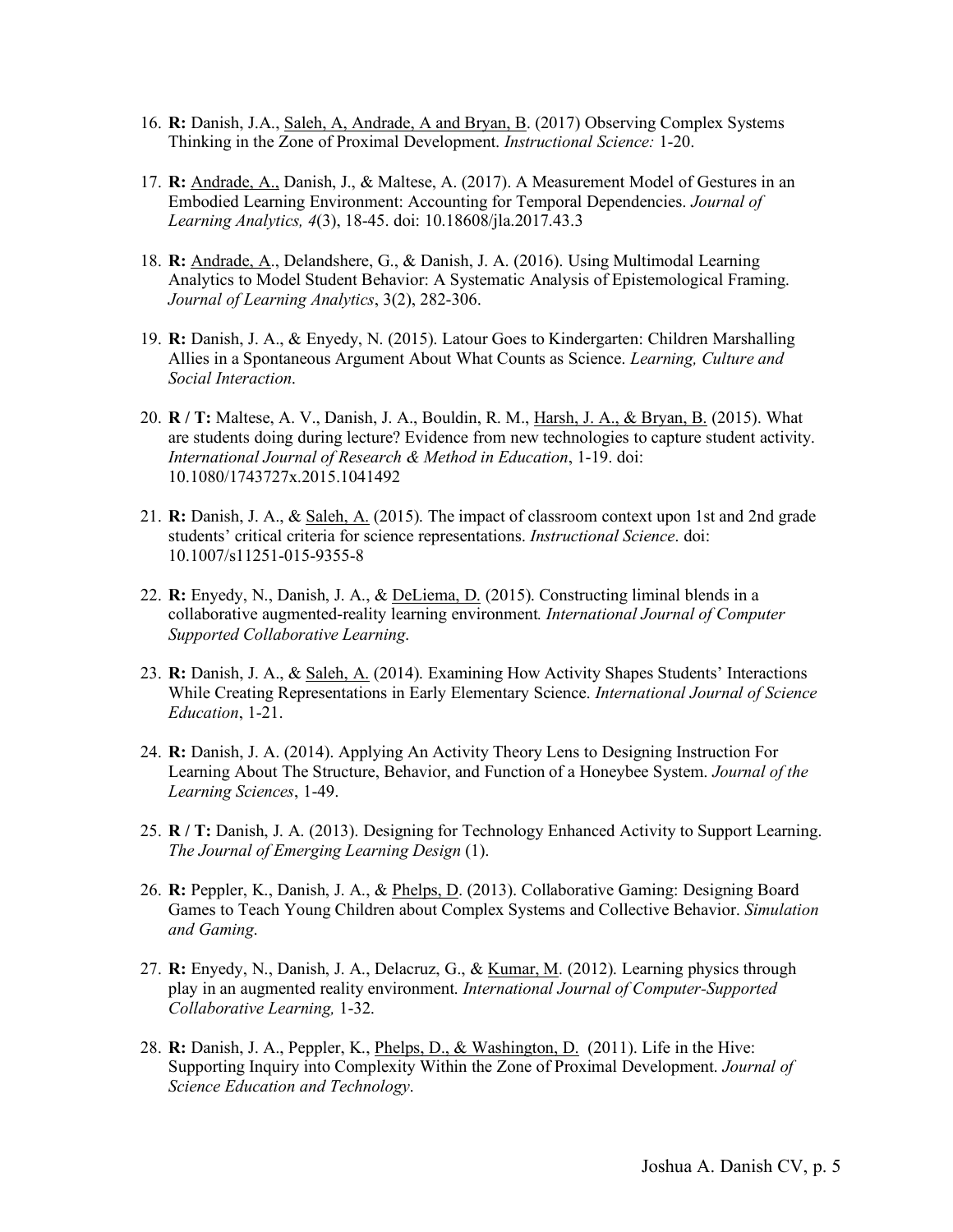- 29. **R:** Enyedy, N., Danish, J. A., & Fields, D. (2011). Negotiating the "Relevant" in Culturally Relevant Mathematics. *Canadian Journal for Science, Mathematics, and Technology* Education 11(3).
- 30. **R:** Danish, J. A., & Phelps, D. (2010). Representational Practices by The Numbers: How Kindergarten and First-Grade Students Create, Evaluate, and Modify Their Science Representations. *International Journal of Science Education*.
- 31. **R:** Danish, J. A., & Enyedy, N. (2007). Negotiated Representational Mediators: How Young Children Decide What to Include in Their Science Representations. *Science Education*, 91(1), 1-35.

# **PUBLICATIONS: REFEREED JOURNAL ARTICLES SUBMITTED**

- 1. **R:** Danish, J., Nicholas, C., Stiso, C., Hmelo-Silver, C. E., Rogers, M. P., & Francis, D. C. (2021). Teachers' evolving ideas about using representations to support science learning. Submitted to Science Education.
- 2. **R:** Humburg, M., Danish, J. A., Tu, X., Georgen, C., Davis, B., & Enyedy, N. (2021). Using scientific annotation tools to support collaborative embodied learning in elementary school classrooms. Submitted for to Educational Technology, Research, and Development.
- 3. **R:** Keifert, D., Xiao, C., Enyedy, N., Danish, J. (2021). Learners as Phenomena: Students' Iterative Inquiry as they Embody Water Particles. Submitted to Learning, Culture, and Social Interaction.

# **PUBLICATIONS: REFEREED PROCEEDINGS**

- 1. **R:** Vickery, M., Danish, J., Tu, X., & Zhou, M. B. G. (2021). Scientific Modeling Practices Through Perspective Taking in a Mixed Reality Embodied Learning Environment. Paper presented at the 2021 Annual Meeting of the International Society of the Learning Sciences (ISLS), Bochum, Germany (held virtually due to COVID-19).
- 2. **R:** Ryan, Z., Danish, J., & Hmelo-Silver, C. (2021). Understanding Students' Representations of Mechanism through Modeling Complex Aquatic Ecosystems. Paper presented at the 2021 Annual Meeting of the International Society of the Learning Sciences (ISLS), Bochum, Germany (held virtually due to COVID-19).
- 3. **R:** Murphy, D., Duncan, R., Chinn, C., Danish, J., Hmelo-Silver, C., Ryan, Z., . . . Stiso, C. (2021). Students' Justifications for Epistemic Criteria for Good Scientific Models. Paper presented at the 2021 Annual Meeting of the International Society of the Learning Sciences (ISLS), Bochum, Germany (held virtually due to COVID-19).
- 4. **R:** Lee, C., Humburg, M., Georgen, C., Enyedy, N., & Danish, J. (2021). Playful Discourse Practices in Guided Play Learning Environments. Paper presented at the 2021 Annual Meeting of the International Society of the Learning Sciences (ISLS), Bochum, Germany (held virtually due to COVID-19).
- 5. **R:** Humburg, M., Craig, K., Szostalo, M., Danish, J., Hmelo-Silver, C., & McCranie, A. (2021). Noticing, Understanding, and Encouraging Positive Engagement with Collaborative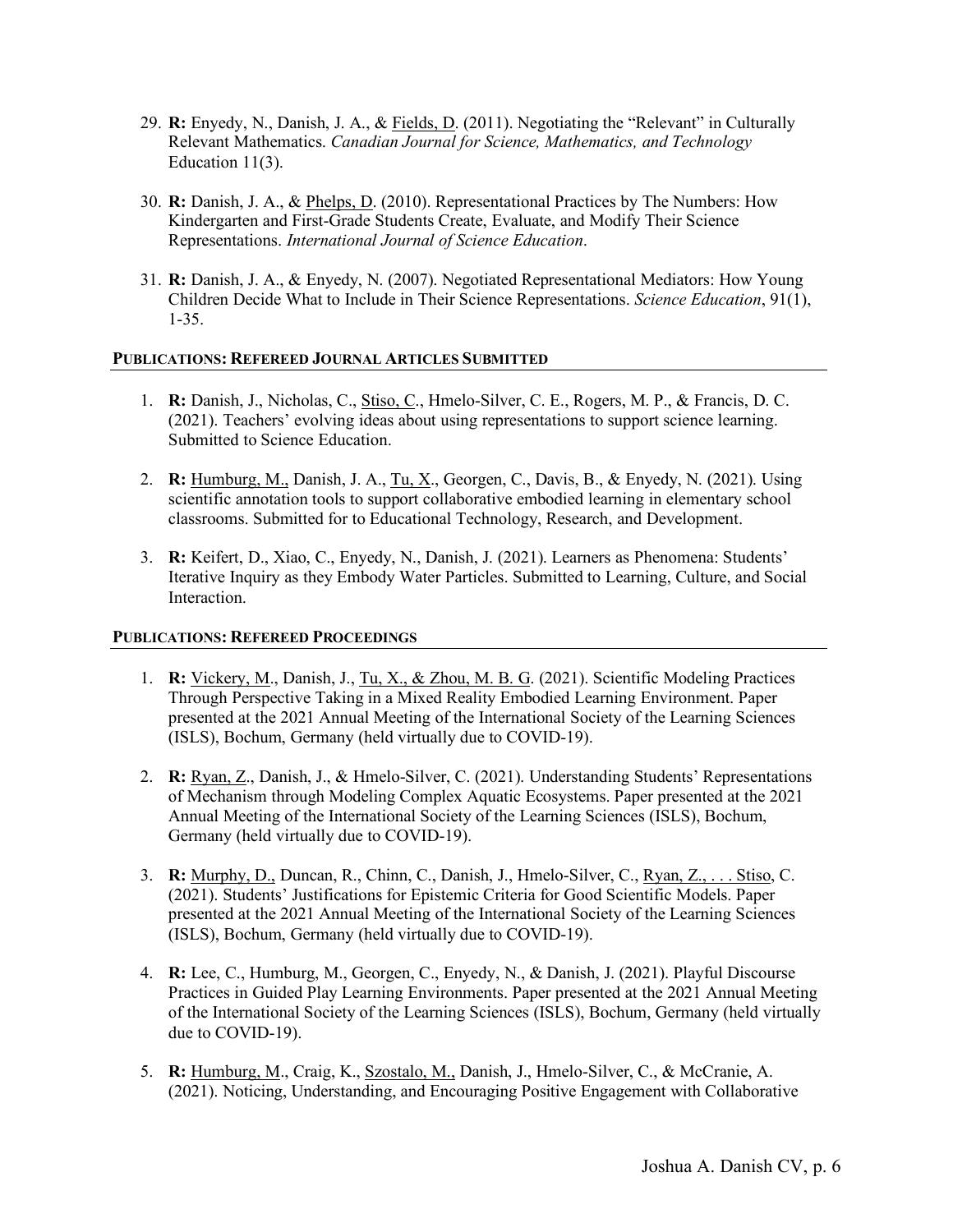History Learning. Paper presented at the 2021 Annual Meeting of the International Society of the Learning Sciences (ISLS), Bochum, Germany (held virtually due to COVID-19).

- 6. **R:** DeLiema, D., Enyedy, N., Danish, J., & Steen, F. (2021). Meadow Bees, Hive Bees, and a Moving Sun: Tensions and Affordances in Learning between Embodied Point of View and Spatial Frames of Reference. Paper presented at the 2021 Annual Meeting of the International Society of the Learning Sciences (ISLS), Bochum, Germany (held virtually due to COVID-19).
- 7. **R:** Danish, J., Vickery, M., Duncan, R., Ryan, Z., Stiso, C., Zhou, J., . . . Chinn, C. (2021). Scientific Model Evaluation During a Gallery Walk. Paper presented at the 2021 Annual Meeting of the International Society of the Learning Sciences (ISLS), Bochum, Germany (held virtually due to COVID-19).
- 8. **R / T**: Danish, J., Duncan, R., Hmelo-Silver, C., Chinn, C., Vickery, M., Ryan, Z., . . . Zhou, J. (2021). Interactive Demo of the Modeling and Evidence Mapping Environment (MEME) for Supporting both Elementary and Graduate Students. Paper presented at the 2021 Annual Meeting of the International Society of the Learning Sciences (ISLS), Bochum, Germany (held virtually due to COVID-19).
- 9. **R**: Danish, J., Stiso, C., Nicholas, C., Hmelo-Silver, C. E., Rogers, M. P., & Francis, D. C. (2020). What, How, and Why Do Elementary Teachers Think About Using Representations in Their Science Teaching?. In Gresalfi, M. and Horn, I. S. (Eds.), The Interdisciplinarity of the Learning Sciences, 14th International Conference of the Learning Sciences (ICLS) 2020, Volume 4 (pp. 1934-1941). Nashville, Tennessee: International Society of the Learning Sciences.
- 10. **R**: Moreland, M., Vickery, M., Ryan, Z., Murphy, D., Av-Shalom, N., Hmelo-Silver, C. E., Danish, J., Duncan, R., & Chinn, C. (2020). Representing Modeling Relationships in Systems: Student Use of Arrows. In Gresalfi, M. and Horn, I. S. (Eds.), The Interdisciplinarity of the Learning Sciences, 14th International Conference of the Learning Sciences (ICLS) 2020, Volume 3 (pp. 1773-1774). Nashville, Tennessee: International Society of the Learning Sciences.
- 11. **R**: Keifert, D., Wang, X. C., Sacks, D., Levy, S. T., Tu, X., Danish, J., Humburg, M., & Enyedy, N. (2020). Broadening Learning Sciences Theoretical Lenses to Understand Young Children's Sensemaking. In Gresalfi, M. and Horn, I. S. (Eds.), The Interdisciplinarity of the Learning Sciences, 14th International Conference of the Learning Sciences (ICLS) 2020, Volume 1 (pp. 390-397). Nashville, Tennessee: International Society of the Learning Sciences.
- 12. **R / T:** Craig, K., Danish, J., Humburg, M., Szostalo, M., McCranie, A., & Hmelo-Silver, C. E. (2020). Net.Create: Network Analysis in Collaborative Co-Construction of Historical Context in a Large Undergraduate Classroom. In Gresalfi, M. and Horn, I. S. (Eds.), The Interdisciplinarity of the Learning Sciences, 14th International Conference of the Learning Sciences (ICLS) 2020, Volume 2 (pp. 1055-1062). Nashville, Tennessee: International Society of the Learning Sciences.
- 13. **R / T:** Stiso, C., Ryan, Z., Danish, J., & Robinson, E. (2020). Fostering Perspective-taking in History Students Through Board Games. In Gresalfi, M. and Horn, I. S. (Eds.), The Interdisciplinarity of the Learning Sciences, 14th International Conference of the Learning Sciences (ICLS) 2020, Volume 2 (pp. 1165-1172). Nashville, Tennessee: International Society of the Learning Sciences.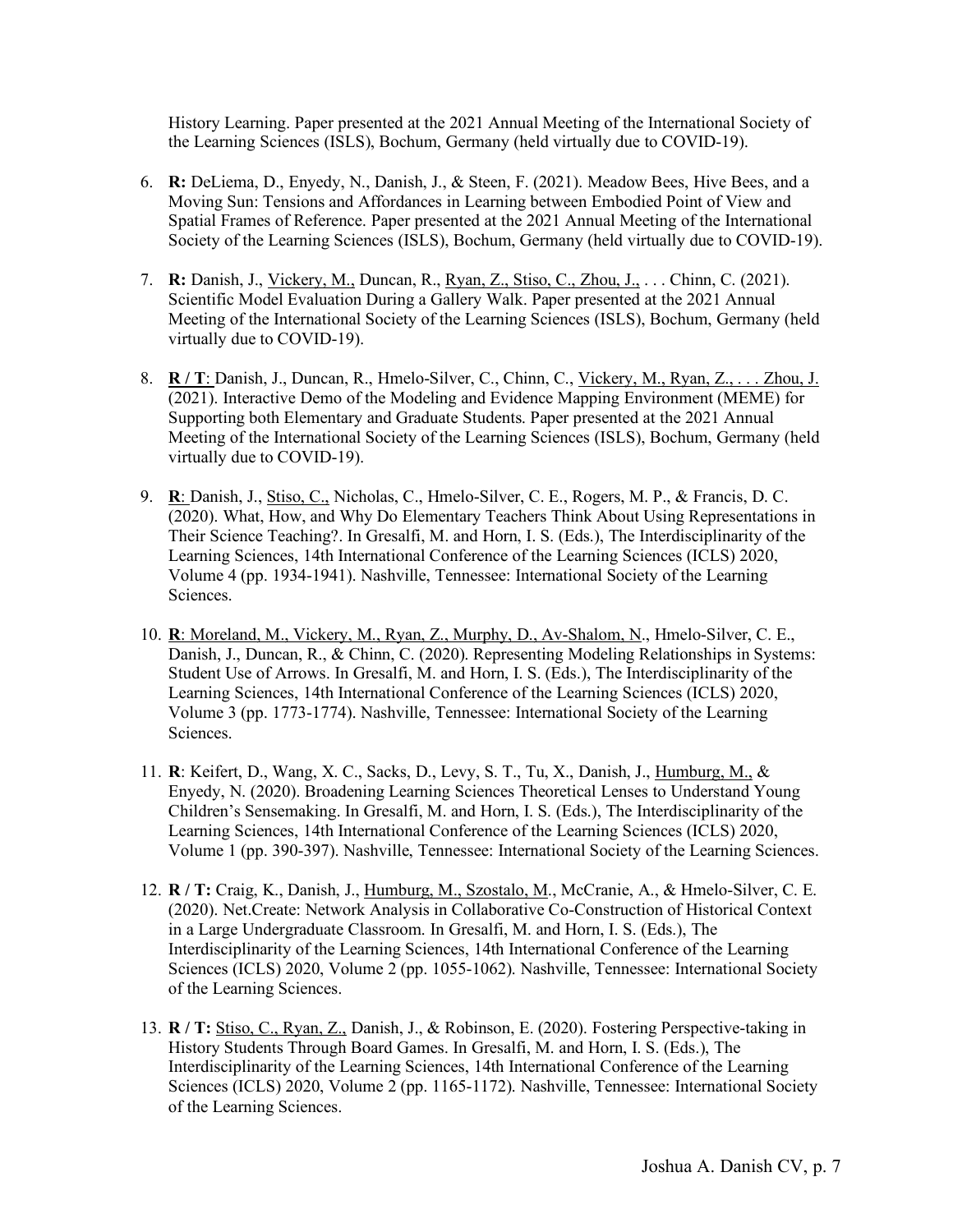- 14. **R:** Nicholas, C., McClain, J., Park Rogers, M., & Danish, J. (2020). Elementary teachers' elicitation of students' funds of knowledge to support science learning with representations. Poster presented at the International Conference on the Learning Sciences (ICLS). Nashville, TN.
- 15. **R:** Danish, J., Enyedy, N., Humburg, M., Davis, B., & Tu, X. (2019). Collective embodied activity and how different concepts map to social exploration. In Lund, K., Niccolai, G. P., Lavoué, E., Hmelo-Silver, C., Gweon, G., & Baker, M. (Eds.), A Wide Lens: Combining Embodied, Enactive, Extended, and Embedded Learning in Collaborative Settings, 13th International Conference on Computer Supported Collaborative Learning (CSCL) 2019, Volume 2 (pp. 799-805). Lyon, France: International Society of the Learning Sciences.
- 16. **R:** Tu, X., Danish, J., Georgen, C., Humburg, M., Davis, B., & Enyedy, N. (2019). Examining How Scientific Modeling Emerges Through Collective Embodied Play. In Lund, K., Niccolai, G. P., Lavoué, E., Hmelo-Silver, C., Gweon, G., & Baker, M. (Eds.), A Wide Lens: Combining Embodied, Enactive, Extended, and Embedded Learning in Collaborative Settings, 13th International Conference on Computer Supported Collaborative Learning (CSCL) 2019, Volume 2 (pp. 676-679). Lyon, France: International Society of the Learning Sciences.
- 17. **R:** Peppler, K., Danish, J., & Thompson, N. (2019). Exploring Disciplinary Boundaries in Early Elementary Students' Developing Practices. In Lund, K., Niccolai, G. P., Lavoué, E., Hmelo-Silver, C., Gweon, G., & Baker, M. (Eds.), A Wide Lens: Combining Embodied, Enactive, Extended, and Embedded Learning in Collaborative Settings, 13th International Conference on Computer Supported Collaborative Learning (CSCL) 2019, Volume 1 (pp. 408- 415). Lyon, France: International Society of the Learning Sciences.
- 18. **R:** Lindberg, L., Keifert, D., Enyedy, N., & Danish, J. (2019). When Words Are Not Enough: What Student Gestures and Embodied Responses Tell Us About Understanding Science Through Dance. In Lund, K., Niccolai, G. P., Lavoué, E., Hmelo-Silver, C., Gweon, G., & Baker, M. (Eds.), A Wide Lens: Combining Embodied, Enactive, Extended, and Embedded Learning in Collaborative Settings, 13th International Conference on Computer Supported Collaborative Learning (CSCL) 2019, Volume 2 (pp. 953-954). Lyon, France: International Society of the Learning Sciences.
- 19. **R / T:** Bae, H., Craig, K., Danish, J., Hmelo-Silver, C. E., Uttamchandani, S., Szostalo, M., & McCranie, A. (2019). The Power of Network Analysis Tool for Collaborative Learning. In Lund, K., Niccolai, G. P., Lavoué, E., Hmelo-Silver, C., Gweon, G., & Baker, M. (Eds.), A Wide Lens: Combining Embodied, Enactive, Extended, and Embedded Learning in Collaborative Settings, 13th International Conference on Computer Supported Collaborative Learning (CSCL) 2019, Volume 2 (pp. 1025-1028). Lyon, France: International Society of the Learning Sciences.
- 20. Danish, J., Enyedy, N., Humburg, M., Saleh, A., Dahn, M., Lee, C., Tu, X., Davis, B., Georgen, C. (2018). STEP-Bees and the Role of Collective Embodiment in Supporting Learning Within a System. Paper presented at the International Conference of the Learning Sciences, London, England.
- 21. **R:** Humburg, M., & Danish, J. (2018). Investigating Multiple Dimensions of Student Engagement with Embodied Science Learning. Paper presented at the International Conference of the Learning Sciences, London, England.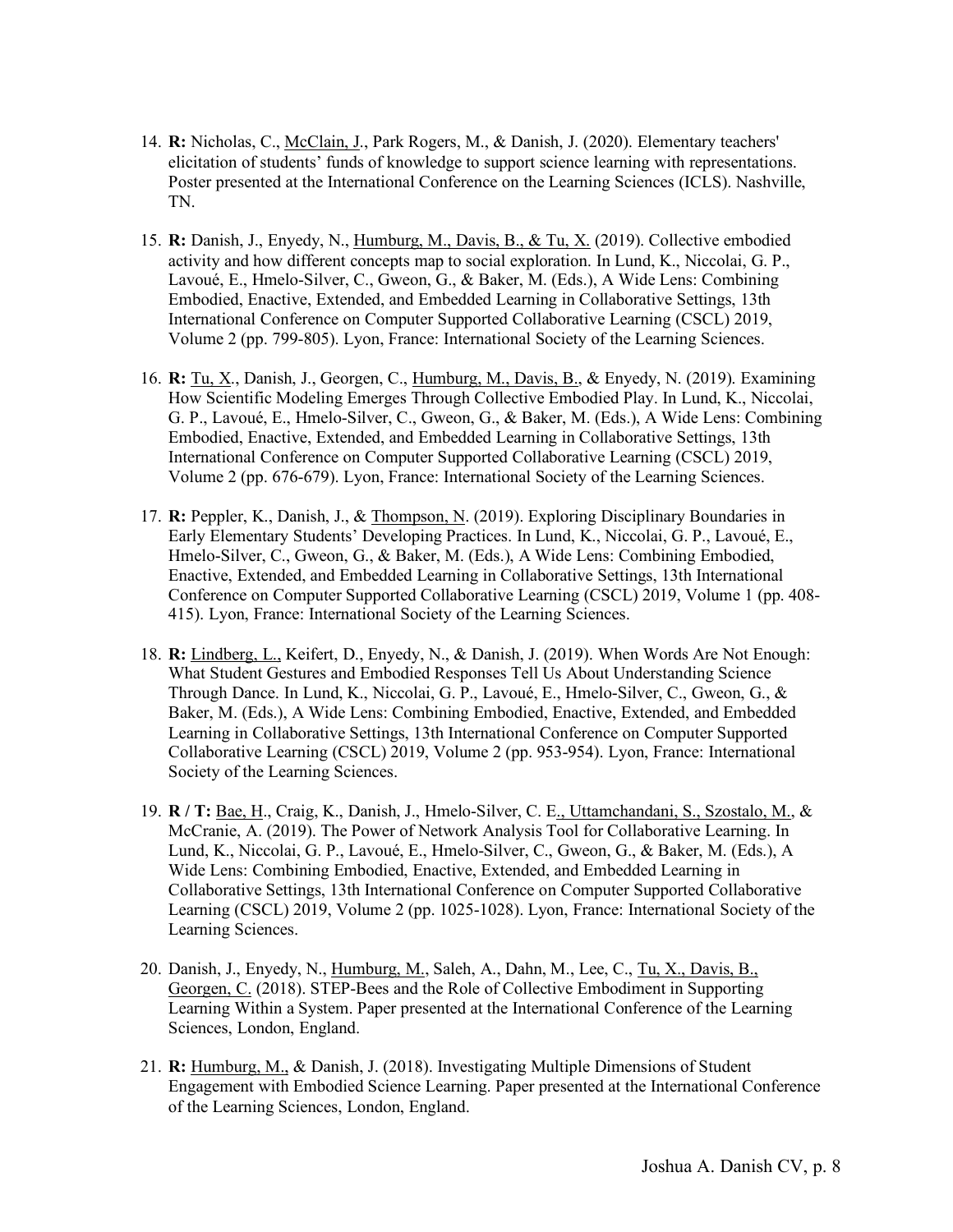- 22. **R:** Davis, B., Tu, X., Danish, J., & Enyedy, N. (2018). The Structures of Embodied Play Activities and Their Impact on Students' Exploration of the Particulate Nature of Matter. Paper presented at the International Conference of the Learning Sciences, London, England.
- 23. **R:** Danish, J., Humburg, M., Tu, X., Davis, B., & Georgen, C. (2018). Modeling bees by acting as bees in a mixed reality simulation. Paper presented at the International Conference of the Learning Sciences, London, England.
- 24. **R:** Dahn, M., Enyedy, N., & Danish, J. (2018). How Teachers Use Instructional Improvisation to Organize Science Discourse and Learning in a Mixed Reality Environment. Paper presented at the International Conference of the Learning Sciences, London, England.
- 25. **R:** Alejandro Andrade, Danish, J., and Adam V. Maltese. (2018). Complexity Learning via Elicited Movements: MMLA of Embodied Design. Paper presented at the International Conference of the Learning Sciences, London, England.
- 26. **R:** Keifert, D., Enyedy, N., Danish, J., Lee, C., Dahn, M., & Lindberg, L. . (2018). Tracing Bodies Through Liminal Blends during Play-based Inquiry in a Mixed Reality Environment. Paper presented at the International Conference of the Learning Sciences, London, England.
- 27. **R:** Peppler, K. A., Thompson, N., Danish, J., Moczek, A., & Corrigan, S. (2018). Comparing First- and Third-Person Perspectives in Early Elementary Learning of Honeybee Systems. Paper presented at the International Conference of the Learning Sciences, London, England.
- 28. **R:** Peppler, K. A., Thompson, N., Danish, J., Moczek, A., & Corrigan, S. (2018). In the Hive: Designing for Emergence When Teaching Complex Systems In Early Childhood. Paper presented at the International Conference of the Learning Sciences, London, England.
- 29. **R:** Peppler, K. A., Thompson, N., Danish, J., Moczek, A., & Han, S. (2018). Indoor Positioning Technology & Enhanced Engagement in Early Elementary Systems Thinking and Science Learning. Paper presented at the International Conference of the Learning Sciences, London, England.
- 30. **R:** Davis, B., Tu, X., Danish, J., & Enyedy, N. (2017). The Impact of the Structure of Play, Gesture and Teacher Prompts on Student Explanations About the Particulate Nature of Matter. Paper presented at the 12th International Conference on Computer Supported Collaborative Learning, Philadelphia, PA.
- 31. **R:** DeLiema, D., Enyedy, N., Danish, J., Lee, C., Illum, R., Dahn, M., . . . Mahoney, C. (2016). Blending Play and Inquiry in Augmented Reality: A Comparison of Playing a Video Game to Playing Within a Participatory Model. Paper presented at the International Conference of the Learning Sciences.
- 32. **R:** Danish, J. A., Enyedy, N., Saleh, A., Lee, C., & Andrade, A. (2015). Science Through Technology Enhanced Play: Designing to Support Reflection Through Play and Embodiment. In O. Lindwall, Häkkinen, P., Koschman, T. Tchounikine, P. & Ludvigsen, S. (Ed.), Exploring the Material Conditions of Learning: The Computer Supported Collaborative Learning (CSCL) Conference (Vol. 1). Gothenburg, Sweden: The International Society of the Learning Sciences.
- 33. **R:** Saleh, A., Danish, J., Enyedy, N., & Lee, C. (2015). Assessing Young Children's Cognition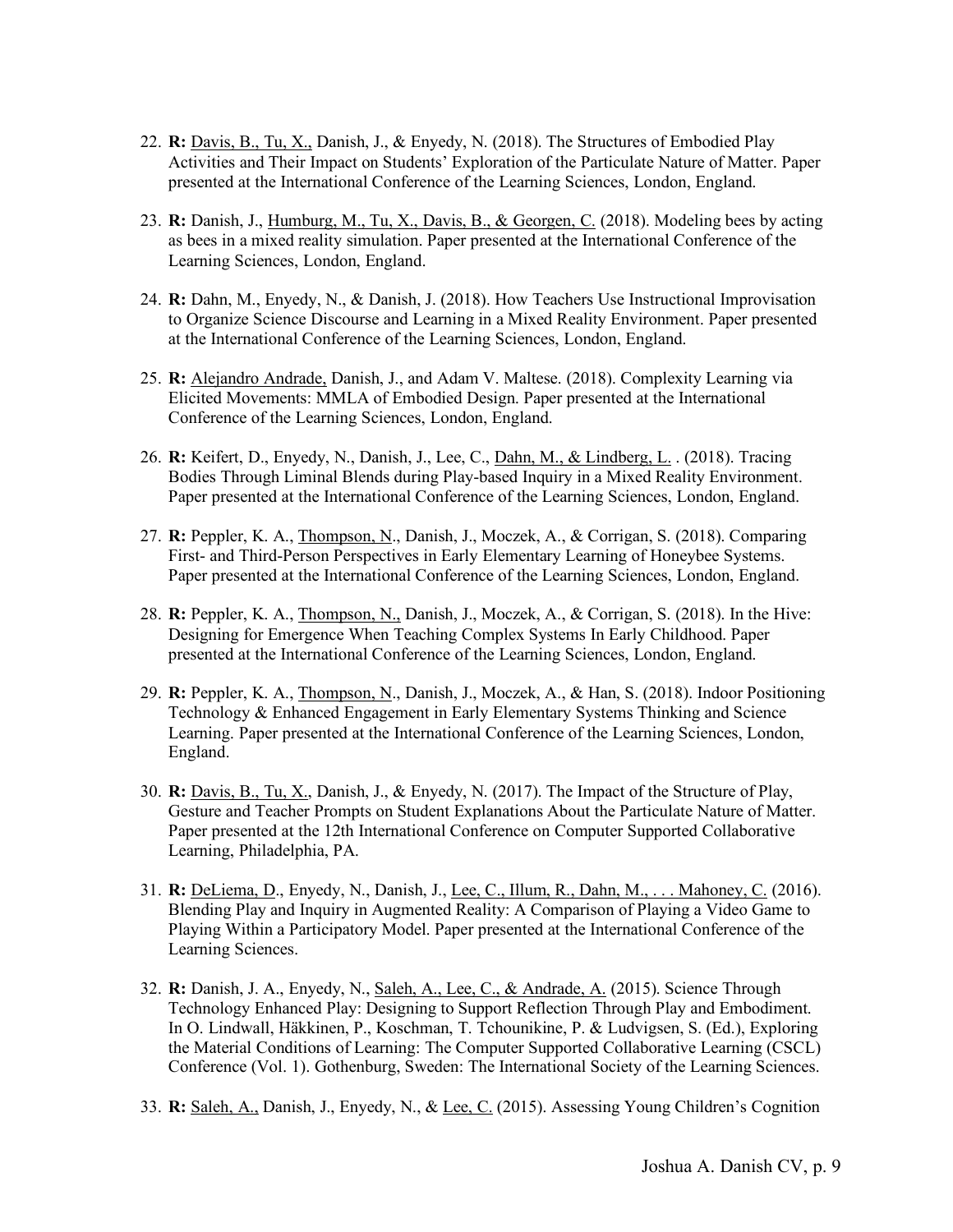through Multi-Modal Interviews. In O. Lindwall, Häkkinen, P., Koschman, T. Tchounikine, P. & Ludvigsen, S. (Ed.), Exploring the Material Conditions of Learning: The Computer Supported Collaborative Learning (CSCL) Conference (Vol. 1). Gothenburg, Sweden: The International Society of the Learning Sciences.

- 34. **R:** Danish, J. A., Enyedy, N., & Parnafes, O. (2014). A Coordination Class in Interaction. Proceedings of the International Conference of the Learning Sciences. Boulder, CO: International Society of the Learning Sciences.
- 35. **R:** Enyedy, N., & Danish, J. A. (2014). Distributed acts of reflection: Embodied acts to focus and filter a jointly produced reflection. Proceedings of the International Conference of the Learning Sciences. Boulder, CO: International Society of the Learning Sciences.
- 36. **R:** Andrade-Lotero, A., & Danish, J. A. (2014). Advancing Epistemological Frame Analysis to Refine our Understanding of Inquiry Frames in Early Elementary Interviews. Proceedings of the International Conference of the Learning Sciences. Boulder, CO: International Society of the Learning Sciences.
- 37. **R:** Danish, J. A., Saleh, A., & Andrade, L. A. (2013). Designing Interactive Scaffolds to Support Teacher-Led Inquiry of Complex Systems Concepts. In S. Puntambekar, N. Rummel, M. Kapur & M. Nathan (Eds.), Proceedings of the 10th International Conference on Computer Supported Collaborative Learning. Madison, WI.
- 38. **R:** Andrade, L., Danish, J. A., Moreno, Y., & Perez, L. (2013). Measuring 'Framing' Differences of Single-Mouse and Tangible Inputs on Patterns of Collaborative Learning (full paper). In S. Puntambekar, N. Rummel, M. Kapur & M. Nathan (Eds.), Proceedings of the 10th International Conference on Computer Supported Collaborative Learning. Madison, WI.
- 39. **R:** Enyedy, N., Danish, J. A., & DeLiema, D. (2013). Constructing and Deconstructing Materially-Anchored Conceptual Blends in an Augmented Reality Collaborative Learning Environment (full paper). In S. Puntambekar, N. Rummel, M. Kapur & M. Nathan (Eds.), Proceedings of the 10th International Conference on Computer Supported Collaborative Learning. Madison, WI.
- 40. **R:** Enyedy, N., Danish, J. A., Delacruz, G., Kumar, M., & Gentile, S. (2011). Play and Augmented Reality in Learning Physics: The SPASES Project. In G. S. Hans Spada, Naomi Miyake, Nancy Law (Ed.), Connecting Computer-Supported Collaborative Learning to Policy and Practice: CSCL2011 Conference Proceedings. Volume I — Long Papers (pp. 216-223). Hong Kong, China: International Society of the Learning Sciences.
- 41. **R:** Danish, J. A., & Phelps, D. (2010). Kindergarten and First-Grade Students' Representational Practices While Creating Storyboards of Honeybees Collecting Nectar. In K. Gomez, L. Lyons & J. Radinsky (Eds.), Learning in the Disciplines: Proceedings of the 9th International Conference of the Learning Sciences (ICLS 2010) - Volume 1, Full Papers (pp. 420-427). Chicago IL: International Society of the Learning Sciences.
- 42. **R:** Danish, J. A., Peppler, K., & Phelps, D. (2010). BeeSign: designing to support mediated group inquiry of complex science by early elementary students. Proceedings of the 9th International Conference on Interaction Design and Children (pp. 182-185). Barcelona, Spain: ACM.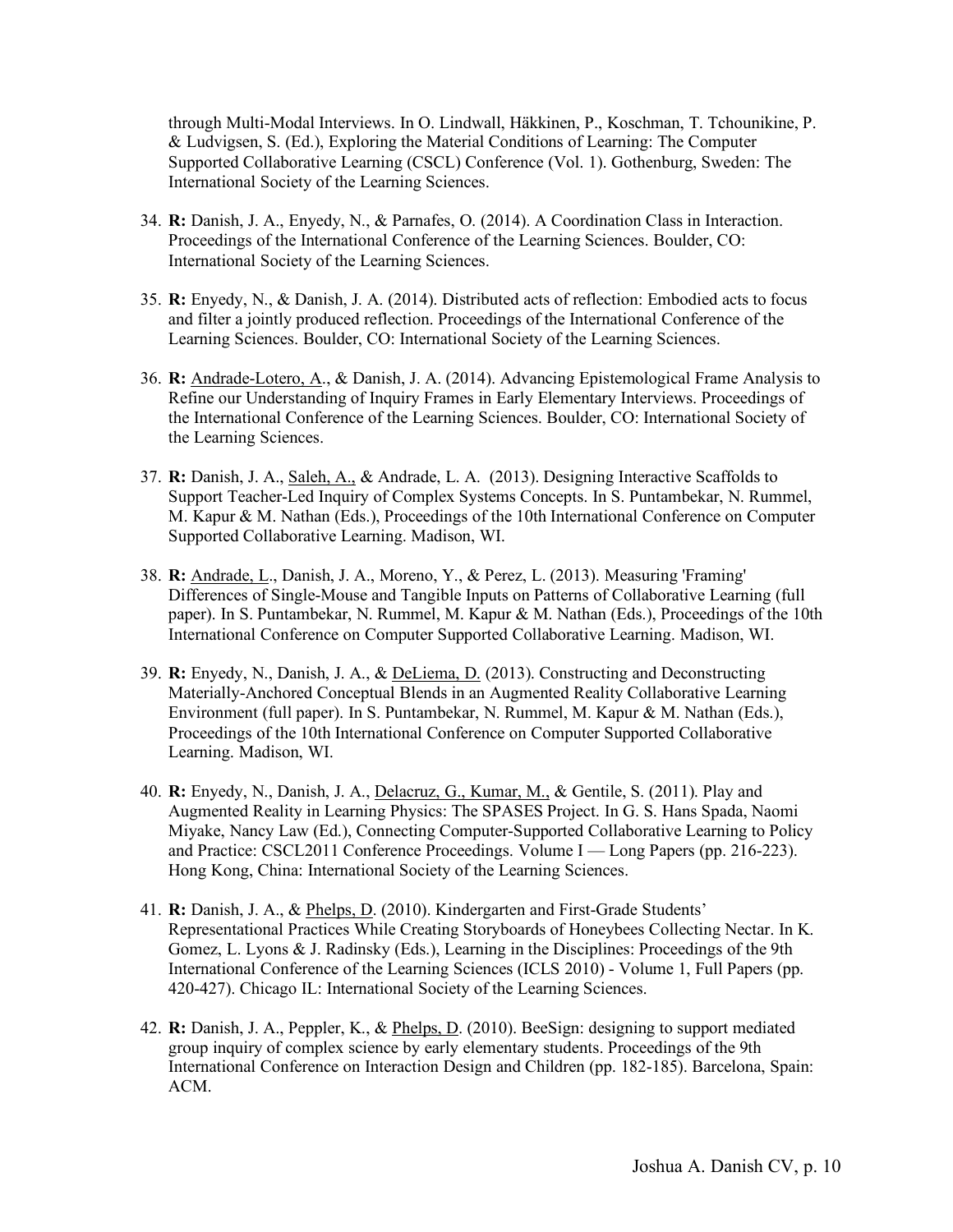- 43. **R:** Peppler, K., Danish, J. A., Zaitlen, B., Glosson, D., Jacobs, A., & Phelps, D (2010). BeeSim: leveraging wearable computers in participatory simulations with young children. Proceedings of the 9th International Conference on Interaction Design and Children (pp. 246- 249). Barcelona, Spain: ACM.
- 44. **R:** Danish, J. A., & Enyedy, N. (2006). Unpacking the Mediation of Invented Representations. In S. Barab, K. Hay & D. Hickey (Eds.), Proceedings of the 7th international conference on Learning sciences (pp. 113-119). Bloomington, IN: International Society of the Learning Sciences.
- 45. **R:** Enyedy, N., Mukhopadhyay, S., & Danish, J. A. (2006). Emergent tensions between statistics education and culturally relevant pedagogies. In A. Rossman & B. Chance (Eds.), Proceedings of the Seventh International Conference on Teaching Statistics (ICOTS). Salvador Brazil: IASE.

# **PUBLICATIONS: BOOK CHAPTERS AND OTHER PUBLICATIONS**

- 1. **R**/ **T**: Ryan, Z., Stiso, C., Danish, J., & Robinson, E. (2021). Designing sustained game-based learning environments to engage undergraduate students in history. Accepted for Rapid Community Report Series.
- 2. **R:** Danish, J., Saleh, A.., Gomoll, A., Sigley, R., & Hmelo-Silver, C. (in press). Transfer as progressive re-mediation of object-oriented activity in school. In C. Hohensee & J. Lobato (Eds.), Transfer of learning: Progressive perspectives for mathematics education and related fields (pp. 127–142). Dordrecht, The Netherlands: Springer. https://doi.org/10.1007/978-3-030- 65632-4\_6
- 3. **R:** Danish, J. (2020). Design Case Chapters Afterward: The Challenges and Opportunities of Sharing Design Studies. In Bishop, Boling, Elen & Svihla (Eds), Handbook of Research in Educational Communications and Technology: Learning Design (pp. 867-875): Springer, Cham.
- 4. **R:** Danish, J. A., & Enyedy, N. (2020). Constructing with and through the body. In N. Holbert, Berland, M., & Kafai, Y. (Ed.), Designing Constructionist Futures: The Art, Theory, and Practice of Learning Designs.: MIT Press.
- 5. **R:** Danish, J. A., & Gresalfi, M. (2018). Cognitive and Sociocultural Perspective on Learning: Tensions and Synergy in the Learning Sciences. In F. Fischer, Hmelo-Silver, C.E., Goldman, S.R., & Reimann, P. (Ed.), International Handbook of the Learning Sciences. New York, NY: Routledge.
- 6. **R:** Danish, J. A., Enyedy, N, Saleh, A and Lee, C. "Designing for Activity." In Design as Scholarship: Case Studies from the Learning Sciences, edited by V. Svihla and R. Reeve, 26: Routledge, 2016.
- 7. **R:** Thompson, N., Peppler, K., & Danish, J. (2016). Designing BioSim: Playfully Encouraging Systems. In R. Zheng & M. K. Gardner (Eds.), Handbook of Research on Serious Games for Educational Applications (pp. 149): IGI Global.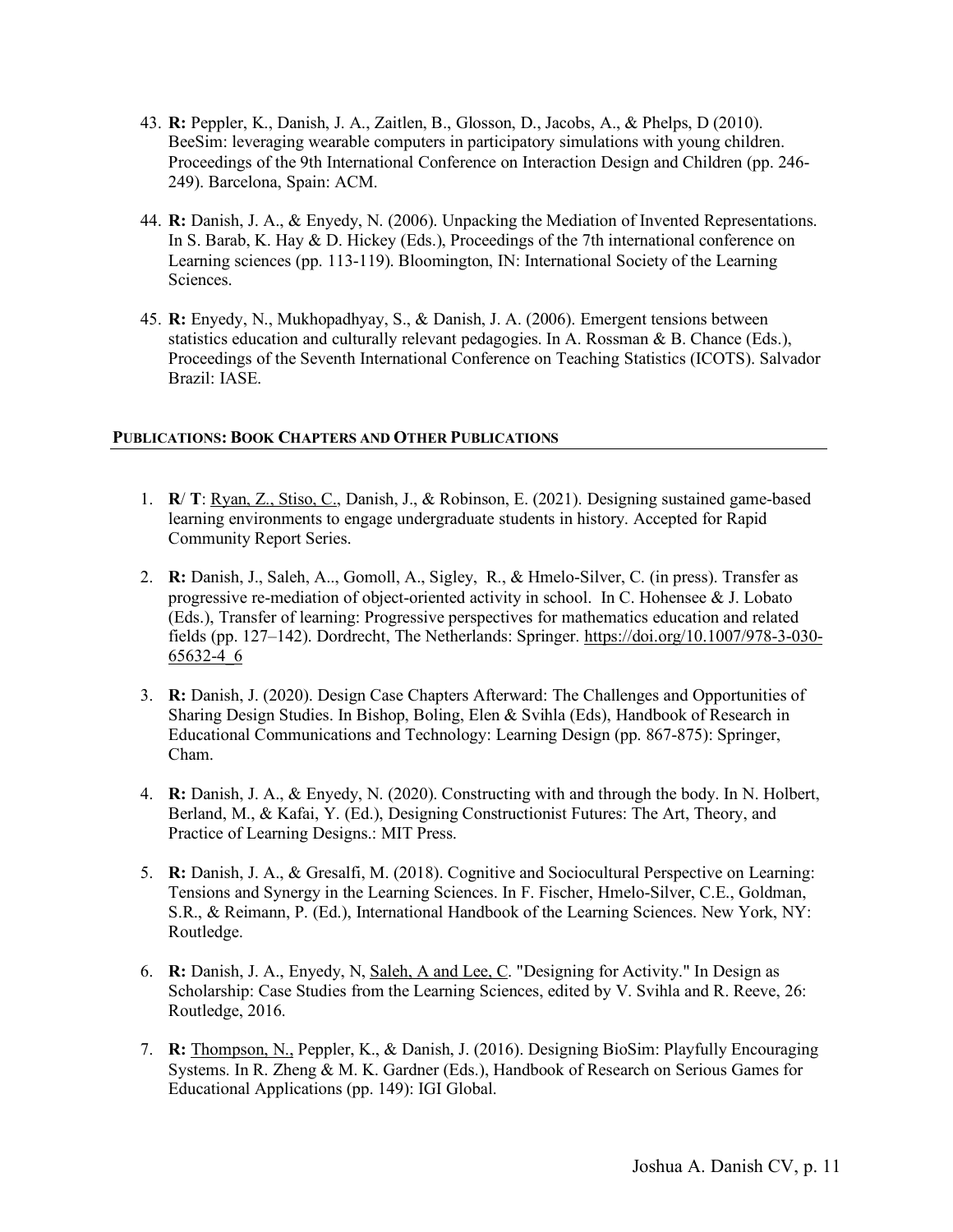- 8. **R:** Danish, J. A., Enyedy, N., & Parnafes, O. (2015). *Working Towards an Integrated Analysis of Knowledge in Interaction.* In A. diSessa, M. Levin & N. Brown (Eds.), Knowing and Learning in Interaction: Taylor and Francis.
- 9. **R:** Brown, N. J. S., Danish, J. A., Levin, M., & diSessa, A. A. (2015). *Competence Reconceived: The Shared Enterprise of Knowledge Analysis and Interaction Analysis.* In A. A. diSessa, M. Levin, & N. J. S. Brown (Eds.), Knowledge and interaction: A synthetic agenda for the learning sciences. New York, NY: Routledge.
- 10. **R:** Enyedy, N., & Danish, J. (2015). The Need for the Participant's Perspective in a KAIA Joint Enterprise. In A. A. diSessa, M. Levin, & N. J. S. Brown (Eds.), Knowledge and interaction: A synthetic agenda for the learning sciences. New York, NY: Routledge.
- 11. **R:** DeLiema, D., Lee, V. R., Danish, J. A., Enyedy, N., & Brown, N. J. S. (2015*). A microlatitudinal/microlongitudinal analysis of speech, gesture, and representation use in a student's scientific explanation of phase change.* In A. diSessa, M. Levin, & N. Brown (Eds.), Knowing and Learning in Interaction: Taylor and Francis.
- 12. **R:** Enyedy, N., & Danish, J. A. (2015). *Learning Physics through Play and Embodied Reflection in an mixed-reality learning environment*. In V. Lee (Ed.), Learning Technologies and the Body: Integration and Implementation in Formal and Informal Learning Environments. New York, NY: Routledge.
- 13. **R:** Peppler, K., & Danish, J. A. (2013). *E-textiles for Educators: Participatory Simulations with e-Puppetry*. In L. Buechley, K. Peppler, M. Eisenberg & Y. Kafai (Eds.), Textile Messages: Dispatches from the World of E-textiles and Education.
- 14. **R:** Danish, J. A. (2012). *Designing Authentic Cross-Class Collaboration by Focusing On Activity.* In R. Morgan & K. Olivares (Eds.), Quick Hits Teaching with Technology: Successful Strategies by Award-winning Teachers. Bloomington, IN: Indiana University Press.
- 15. **R:** Danish, J. A. (Spring, 2006). *A Work of Goodness: When a Simple Vote Reveals Children's Representational Ideas and the Classroom That Helped Produce Them*. CONNECTIONS: The quarterly newsletter of the UCLA University Elementary School, 1, 9-12.

# **PRESENTATIONS**

# *Select Invited Talks*

- 1. **R:** Danish, J. A. (2019). Activities and Talk Bringing Visualizations to Life for Young Children. Invited talk presented at the Gordan Research Conference on Visualization in Science and Education.
- 2. **R:** Danish, J. A. (2016). Raising the Bar for Early Elementary Science Through Reimagined Activity Systems: Jan Hawkins Award Address. Annual Meeting of the American Educational Research Association Washington, DC.
- 3. **R / T:** Danish, J. A. (2012, June). *Design for Activity: A Heuristic Approach to Educational Technology Design*. Keynote talk presented at the Emerging Learning Design conference, Montclair, NJ.
- 4. **R:** Danish, J. A. (2012, May). Representation as Mediated Action. Invited talk presented at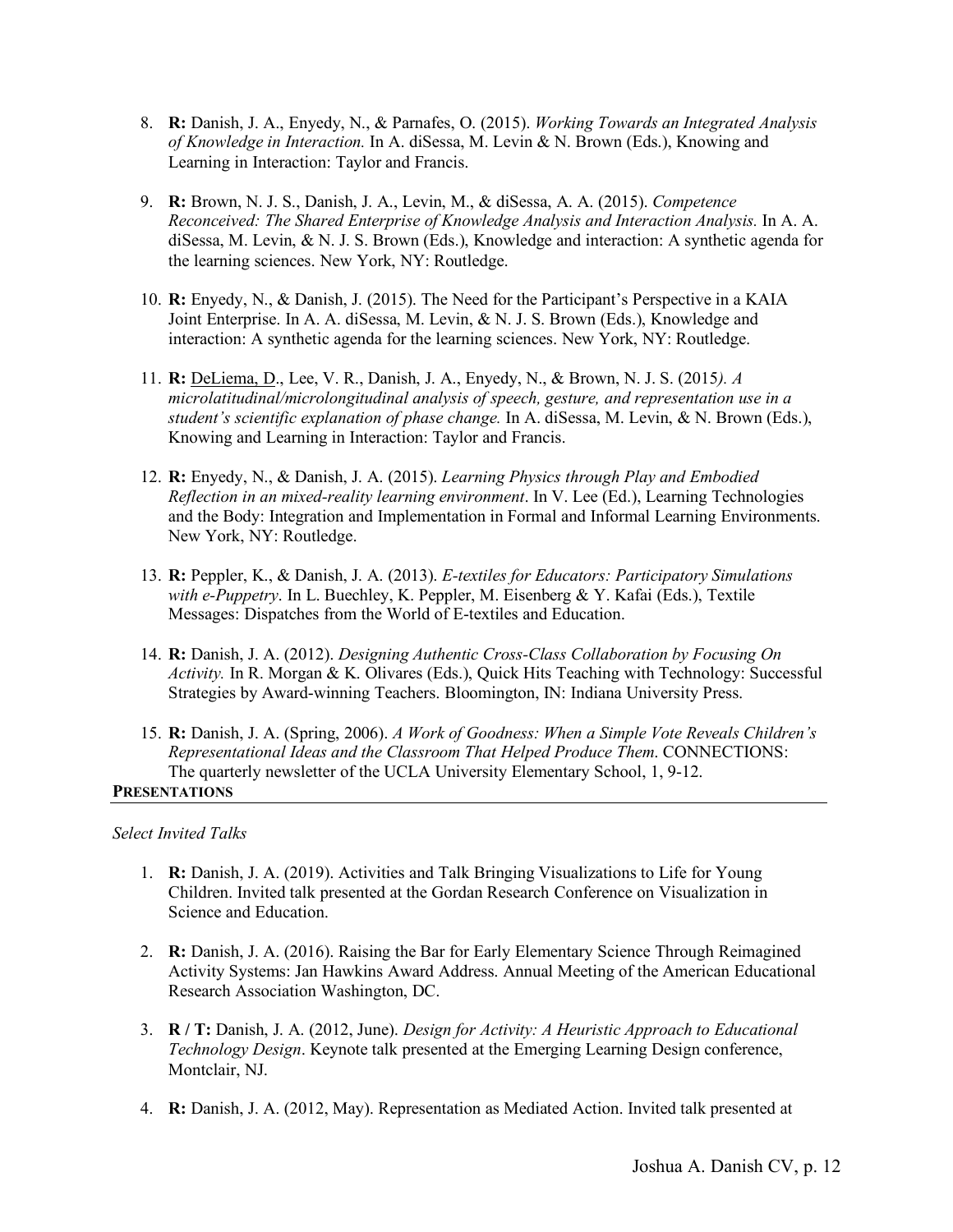Center for Engineering Education and Outreach (CEEO), Tufts University, Medford, MA.

- 5. **R:** Danish, J. A. (2011, December). *Inserting the Activity Back Into Technology Design.* Invited talk as part of the Rob Kling Center for Social Informatics (RKCSI) Talk Series, Bloomington, IN.
- 6. **R:** Danish, J. A., & Saleh, A. (2011, March). *Pilot Explorations of the iPad to Extend Classroom Collaboration.* Paper presented at the Indiana University iConference., Bloomington, IN.
- 7. **T:** Danish, J. A. (2011, February). *Activity Theory as an Instructional Design Heuristic*. Presentation at The Edward C. Moore Symposium on Teaching Excellence, Indianapolis, IN.
- 8. **T:** Danish, J. A. (2010, June). *Extending the Conversation: Using Sakai to Promote Ongoing Reflection and Communication Between and Around Class Sessions*. Teaching With Sakai Innovation Award presentation at the Sakai Conference, Denver, CO.
- 9. **T**: Danish, J. A. (2010, May). *Extending the Conversation*. Invited presentation at the Indiana University Center for Innovative Teaching and Learning Workshop Series, Bloomington, IN.
- 10. **T:** Danish, J. A. (2009, February). *Computational Thinking for Everyone… Even K-1 Student*s. Presentations at the Computational Thinking for Everyone Workshop Series, Washington, DC.

# *Professional Meetings*

- 1. **R:** Danish, J., Vickery, M., Duncan, R., Ryan, Z., Stiso, C., Zhou, J., Moreland, M., Hmelo-Silver, C., Chinn, C. (2021). Scientific Model Evaluation During a Gallery Walk. Paper presented at the Annual Meeting of the American Educational Research Association, Online.
- 2. **R:** Tu, X., Humburg, M. A., Danish, J., Davis, B. N., Ryan, Z. D., Vickery, M., . . . Mathayas, N. (2021). Assessing Young Children's Embodied Learning of States of Matter in a Mixed-Reality Environment. Paper presented at the 2021 Annual Meeting of the American Educational Research Association (AERA), held virtually (due to COVID-19).
- 3. **R:** Humburg, M. A., Craig, K., Danish, J., & Szostalo, M. (2021). Fostering Historical Empathy Through Network Analysis: Personal Experiences as a Lens for Understanding the Past. Paper presented at the 2021 Annual Meeting of the American Educational Research Association (AERA), held virtually (due to COVID-19).
- 4. **R:** Danish, J., Vickery, M., Duncan, R. G., Ryan, Z. D., Stiso, C., Moreland, M., . . . Chinn, C. A. (2021). Scientific Model Evaluation During a Gallery Walk. Paper presented at the 2021 Annual Meeting of the American Educational Research Association (AERA), held virtually (due to COVID-19).
- 5. **R:** Danish, J., Tu, X., Ryan, Z. D., Stiso, C., Vickery, M., & Zhou, M. (2021). Play as Representational Practice. Paper presented at the 2021 Annual Meeting of the American Educational Research Association (AERA), held virtually (due to COVID-19).
- 6. **R:** Tu, X., Danish, J., Georgen, C., Humburg, M. A., Davis, B. N., & Enyedy, N. D. (2020). Using Props to Support Embodied Learning of Science Concepts in a Mixed-Reality Environment. Paper presented at the 2020 Annual Meeting of the American Educational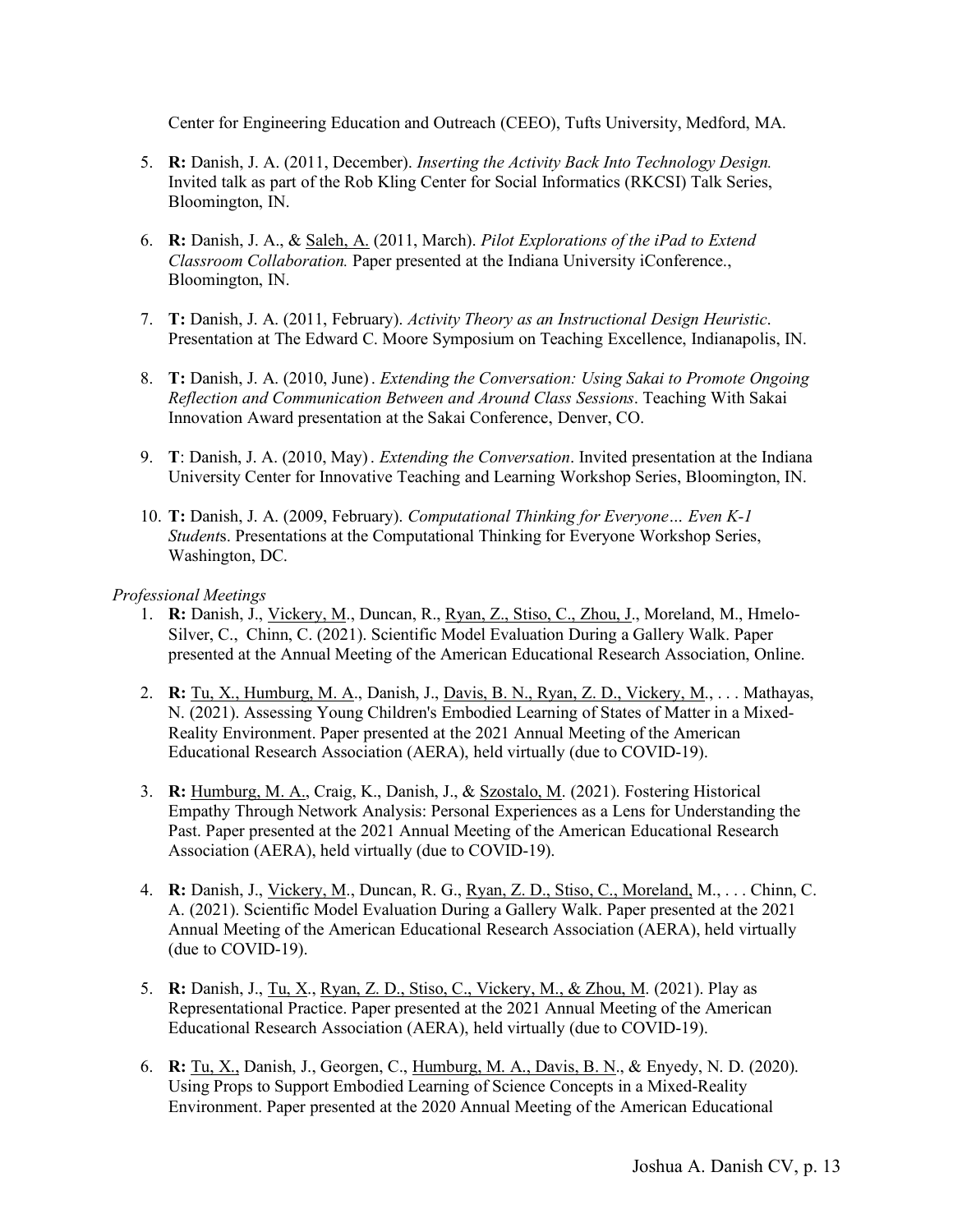Research Association (AERA), San Francisco, CA (Conference cancelled due to COVID-19).

- 7. **R:** Davis, B. N., Tu, X., Humburg, M. A., Georgen, C., Danish, J., & Enyedy, N. D. (2020). An Analysis of Supplementary Guided Play Activities to Enhance Embodied Science Learning Within Classroom Contexts. Paper presented at the 2020 Annual Meeting of the American Educational Research Association (AERA), San Francisco, CA (Conference cancelled due to COVID-19).
- 8. **R:** Danish, J., Nicholas, C., Hmelo-Silver, C. E., Rogers, M. A. P., Francis, D. C., Enyedy, N. D., . . . Stiso, C. (2020). What, How, and Why Do Elementary Teachers Think About Using Representations in Their Science Teaching? Paper presented at the 2020 Annual Meeting of the American Educational Research Association (AERA), San Francisco, CA (Conference cancelled due to COVID-19).
- 9. **R:** Danish, J., Moreland, M., Ryan, Z. D., Hmelo-Silver, C. E., Chinn, C. A., Duncan, R. G., & Av-Shalom, N. a. Y. (2020). Designing to Support Iterative Model Revision From Simulation and Research Evidence. Paper presented at the 2020 Annual Meeting of the American Educational Research Association (AERA), San Francisco, CA (Conference cancelled due to COVID-19).
- 10. **R / T:** Craig, K., Danish, J., Bae, H., Szostalo, M., Humburg, M. A., Hmelo-Silver, C. E., & McCranie, A. (2020). Net.Create: Network Analysis in Collaborative Co-Construction of Historical Context in a Large Undergraduate Classroom. Paper presented at the 2020 Annual Meeting of the American Educational Research Association (AERA), San Francisco, CA (Conference cancelled due to COVID-19).
- 11. **T:** Duncan, S., Danish, J., Craig, K., (2019). Playing, making, and learning: Thinking deeply about how games and learning intersect. Presentation at the annual meeting of GenCon, Indianapolis, IN.
- 12. **R:** Tu, X., Danish, J., Georgen, C., Humburg, M., & Enyedy, N. (2019). Play, Modeling, and Play-as-Modeling in Early Elementary Science. Paper presented at the Annual Meeting of the American Educational Research Association, Toronto, CA.
- 13. **R:** Park Rogers, M., Danish, J., Nicholas, C., Cross Francis, D., & Hmelo-Silver, C. (2019). Supporting teacher cognition and instruction of science representations in elementary classrooms: A peek into the first year of a multi-year program. Paper presented at the Association for Science Teacher Education International Conference. Savannah, GA.
- 14. **R:** McCranie, A., Bae, H., Craig, K., Danish, J., Uttamchandani, S., Szostalo, M., & Hmelo-Silver, C. E. (2019). How to Support Network Capta and Collaborative Data Entry through Net.Create, Open Source Software. Paper presented at the NetSci, Burlington, VT.
- 15. **R:** Keifert, D., Enyedy, N., Dahn, M., Lee, C., Lindberg, L., & Danish, J. (2019). Tracing Bodies Through Liminal Blends During Play-Based Inquiry in a Mixed-Reality Environment. Paper presented at the Annual Meeting of the American Educational Research Association, Toronto, CA.
- 16. **R:** Humburg, M., Tu, X., Danish, J., Georgen, C., Davis, B., & Enyedy, N. (2019). Comparing Young Students' Uses of Scientific Annotation Tools for Observing Peers' Embodiment. Paper presented at the Annual Meeting of the American Educational Research Association, Toronto,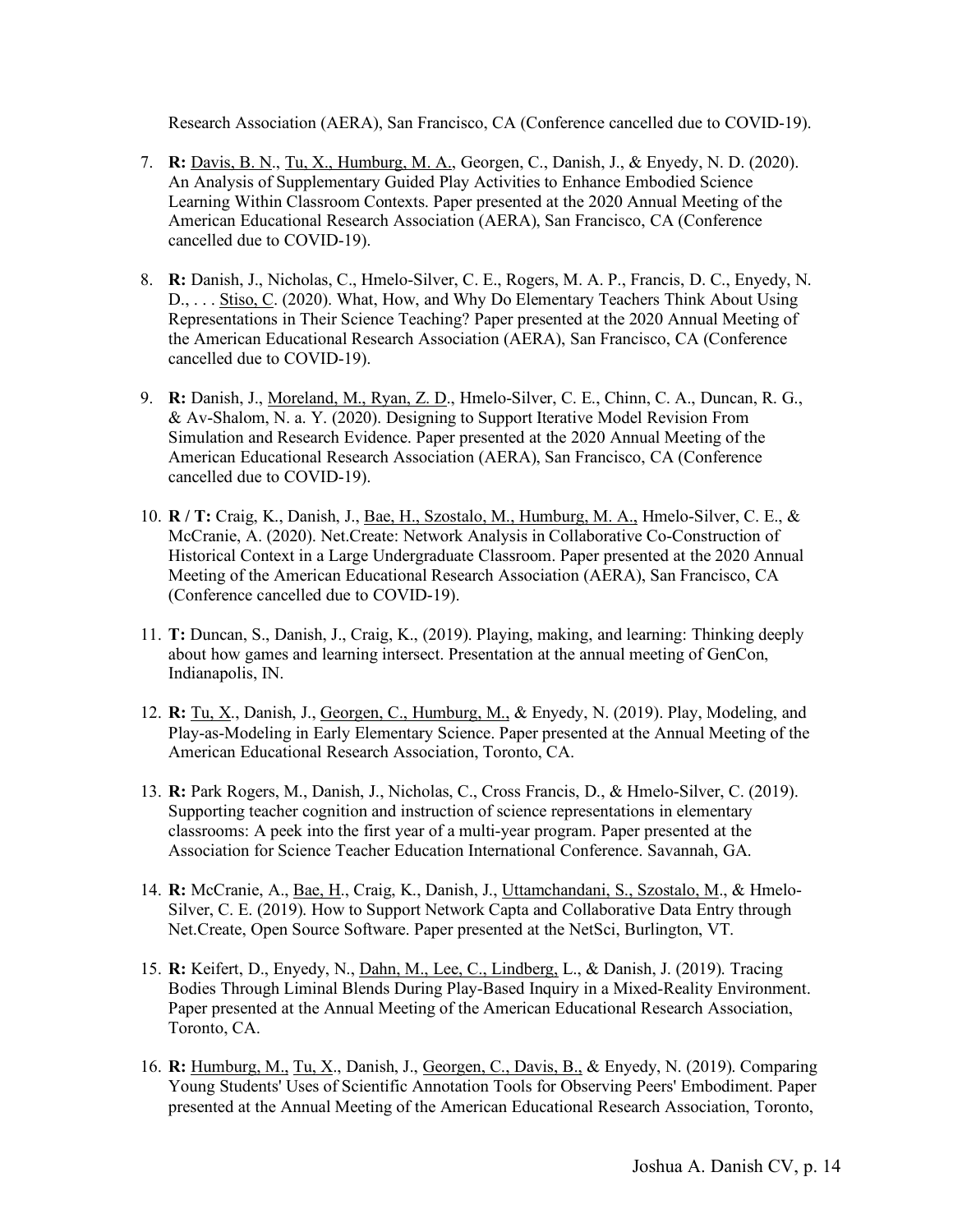CA.

- 17. **R:** Humburg, M., & Danish, J. (2019). Using Annotations to Unpack Embodied Models of States of Matter in Early Elementary Science. Paper presented at the Annual Meeting of the American Educational Research Association, Toronto, CA.
- 18. **R:** Georgen, C., Danish, J., Uttamchandani, S., Craig, K., & Lane, K. (2019). Potosí: The Struggle for Silver: A Card Game to Support Learning About Colonialism. Paper presented at the Annual Meeting of the American Educational Research Association, Toronto, CA.
- 19. **R:** Humburg, M., Keifert, D., Georgen, C., Lee, C., Tu, X., Danish, J., & Enyedy, N. (2018). The Challenge of Consistency in Sensemaking Resources Across Play and Assessment for Young Science Learners. Paper presented at the Annual conference of the American Educational Research Association, New York, NY.
- 20. **R:** Danish, J., Keifert, D., Enyedy, N., Humburg, M., Tu, X., Davis, B., & Lee, C. (2018). Embodiment Within Computational Models: Explorations of Agency and Normativity. Paper presented at the Annual conference of the American Educational Research Association, New York, NY.
- 21. **R / T:** Wilkins-Yel, K. G., Danish, J., & Lees, O. It Takes a Village: Examining the Effectiveness of the "I CAN PERSIST" STEM Initiative. Paper presented at the annual convention of the American Psychological Association, San Francisco, CA.
- 22. **R:** Saleh, A., Danish, J., Humburg, M., & Enyedy, N. (2017). How body-based actions support elementary students' science explanations about the particulate nature of matter. Paper presented at the Annual conference of the American Educational Research Association, San Antonio, TX.
- 23. **R:** Humburg, M., Danish, J., Enyedy, N., & Saleh, A. (2017). Problem solving in coordinated embodied activity: Emergent goals and solutions. Paper presented at the Annual conference of the American Educational Research Association, San Antonio, TX.
- 24. **R / T:** Gomoll, A., Rehak, A., Hmelo-Silver, C. E., Danish, J. A., Chen, Y., & Huang, J. (2017). Supporting Pre-Service Teachers' Development of Professional Vision: Performance Assessments and Beyond. Paper presented at the Annual Meeting of the American Educational Research Association San Antonio, TX.
- 25. **R:** Danish, J. A., Enyedy, N., Saleh, A., Humburg, M., DeLiema, D., Dahn, M., & Lee, C. (2017). STEP-Bees: Coordinating embodied interaction with peers, teachers, and computer simulation to support learning. Paper presented at the Annual conference of the American Educational Research Association, San Antonio, TX.
- 26. **R:** Danish, J., Humburg, M., Saleh, A., Lee, C., Dahn, M., Kiefert, D., & Enyedy, N. (2017). A Socio-Cultural Framework for Embodied Cognition. Paper presented at the Jean Piaget Society, San Francisco, CA.
- 27. **R:** Craig, K., Mahoney, C., & Danish, J. A. (2017). Correcting for Presentism in Student Reading of Historical Accounts Through Digital-History Methodologies. Paper presented at the Annual Meeting of the American Educational Research Association, San Antonio, TX. http://www.kalanicraig.com/publications/AERA-dh-and-presentism/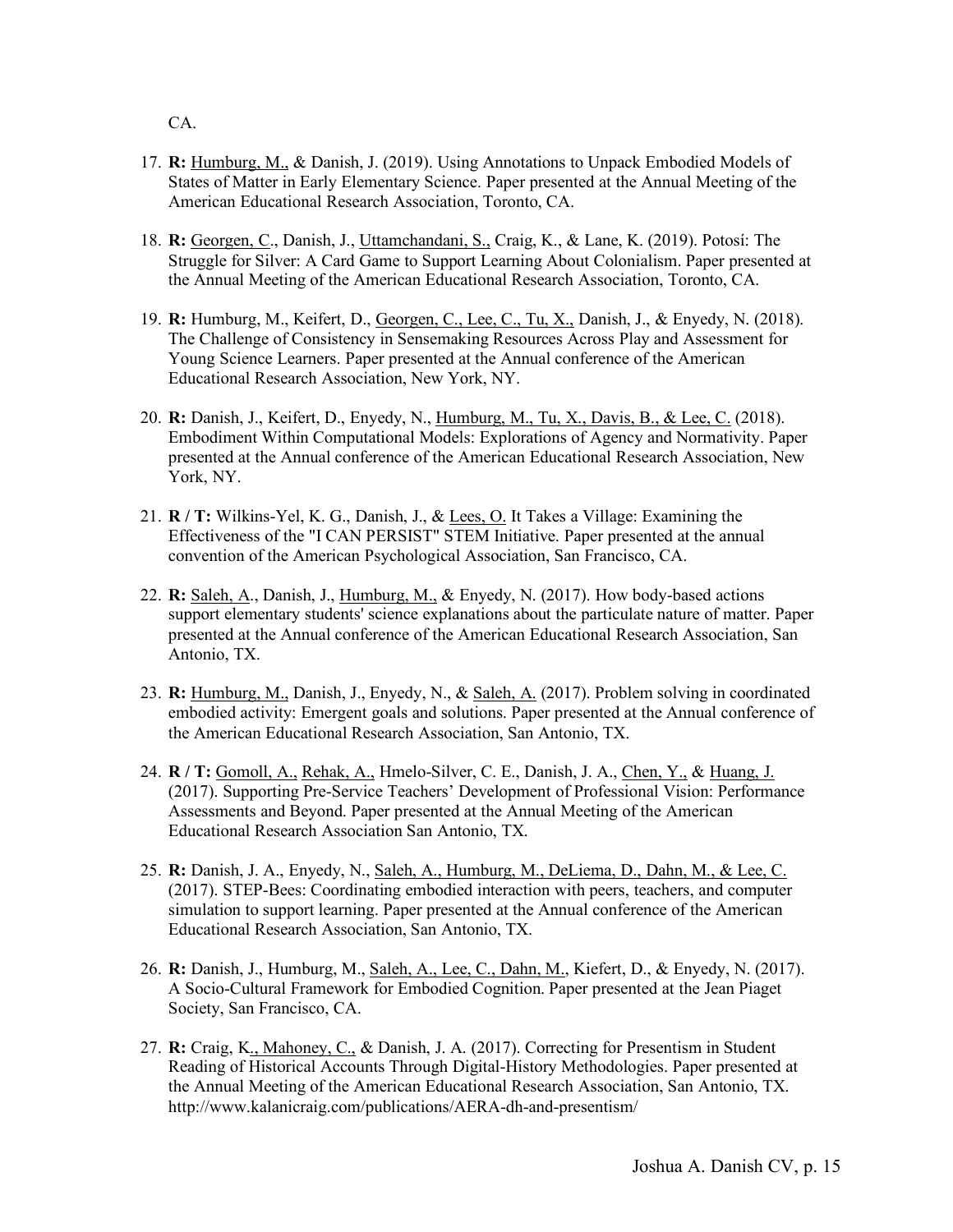- 28. **R:** Saleh, A., & Danish, J. A. (2016). *The Interactional Nature of the Interview and Its Impact on Students' Complex System Performance*. Paper presented at the Annual Meeting of the American Educational Research Association Washington, DC.
- 29. **R / T:** Gomoll, A., Rehak, A., Novak, W., Andrade, A., Saleh, A., Hmelo-Silver, C. E., & Danish, J. A. (2016). *"It Could Be So Many Learning Theories": Multimedia Artifacts and Professional Vision in Preservice Teachers*. Paper presented at the Annual Meeting of the American Educational Research Association Washington, DC.
- 30. **R:** Enyedy, N., Danish, J. A., Lee, C. D., DeLiema, D., Saleh, A., Dahn, M., & Illum, R. (2016). *Learning About States of Matter Through Multiple Correspondences Among the Body, Abstractions, and Reality.* Paper presented at the Annual Meeting of the American Educational Research Association Washington, DC.
- 31. **R:** Andrade, A., Saleh, A., Rehak, A., Gomoll, A., Danish, J. A., & Hmelo-Silver, C. E. (2016). *Exploring a Text-Mining Approach for the Analysis of Computer Collaborative Data From a Design-Based Research Project*. Paper presented at the Annual Meeting of the American Educational Research Association Washington, DC.
- 32. **R:** Danish, J. A., Enyedy, N., & Peppler, K. (2015). *Collective and Participatory Embodiment: Science through Technology Enhanced Play (STEP) & BioSim*. Paper presented at the Association of Science and Technology Centers (ASTC) Annual Conference, Montreal, CA.
- 33. **R:** Danish, J. A., Enyedy, N., Saleh, A., Andrade-Lotero, A., & Lee, C. (2015). *Science Through Technology Enhanced Play: Using Play and Embodiment to Promote Reflection About States of Matter*. Paper presented at the Annual Meeting of the American Educational Research Association Chicago, IL.
- 34. **R:** Andrade, A., Danish, J. A., Delandshere, G., & Saleh, A. (2015). *Using a Multimodal Learning Analytic Technique to Find Epistemological Framing in Early Elementary Interviews.* Paper presented at the Annual Meeting of the American Educational Research Association Chicago, IL.
- 35. **R / T:** Leeuw, J. d., Motz, B., Eastwood, J. L., Matlese, A., Goldstone, R., & Danish, J. A. (2015). *Needle in the Neural Haystack: Electroencephalograph Signatures of Concept Learning While Viewing Naturalistic Educational Materials*. Paper presented at the Annual Meeting of the American Educational Research Association Chicago, IL.
- 36. **R:** Danish, J. A., Saleh, A., & Andrade-Lotero, L. A. (2014). *Software Scaffolds for Supporting Teacher-Led Inquiry into Complex Systems Concepts.* Paper presented at the Annual Meeting of the American Educational Research Association, Philadelphia, PA.
- 37. **R:** Danish, J. A., Peppler, K. A., Phelps, D. Andrade-Lotero, L. A., & Whiting, J. (2014). *The Impact of Disciplinary Framing Upon Early Elementary Students' Representational Critiques.* Paper presented at the Annual Meeting of the American Educational Research Association, Philadelphia, PA.
- 38. **R:** Danish, J. A., Saleh, A., Andrade-Lotero, L. A., & Bryan, B. (2014). *Observing Complex Systems Thinking in the Zone of Proximal Development.* Poster presented at the Annual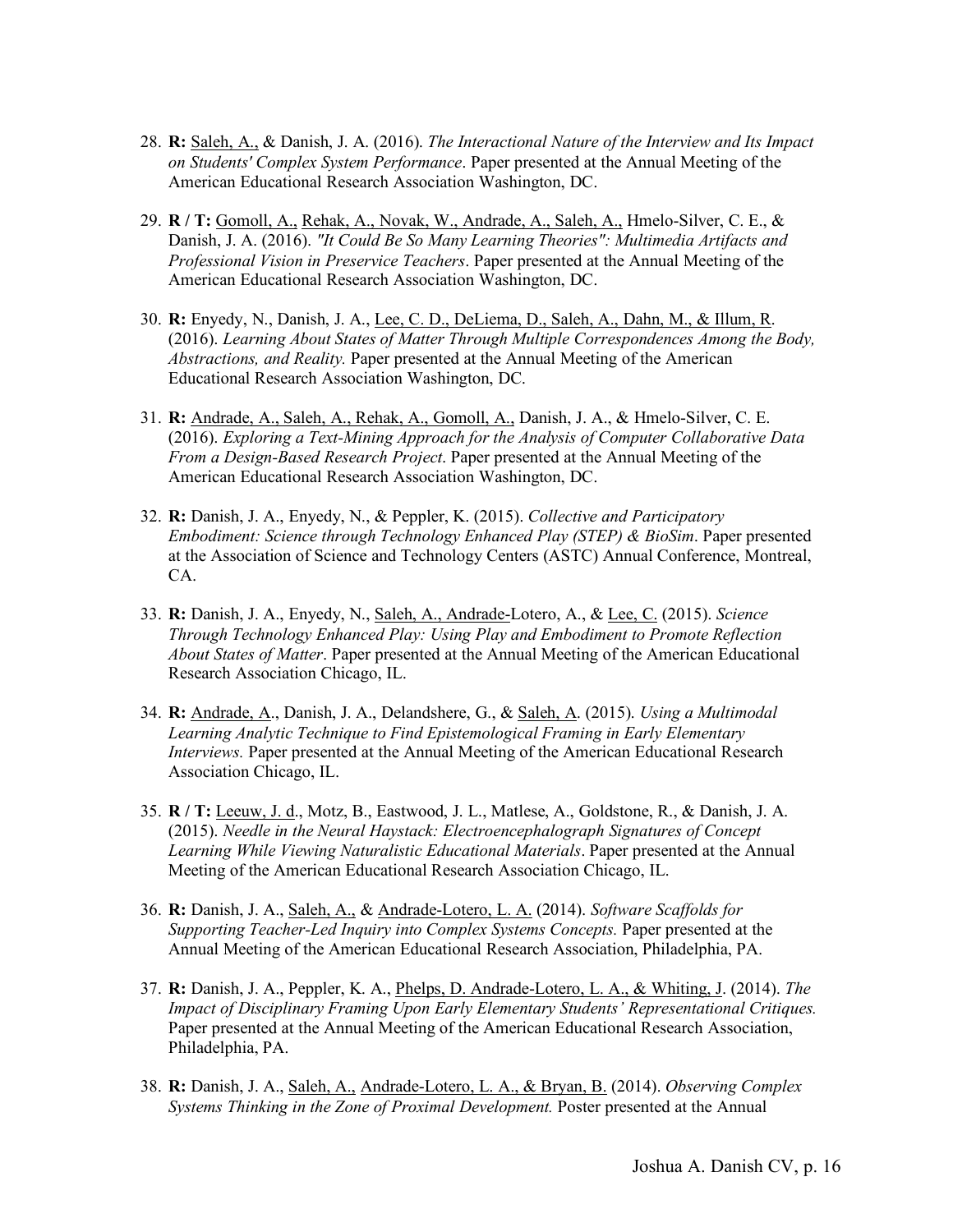Meeting of the American Educational Research Association, Philadelphia, PA.

- 39. **R:** Danish, J. A., Saleh, A. (2013, April). *The Impact of Classroom Context Upon 1st and 2nd Grade Students' Critical Criteria for Science Representations.* Paper presented at the Educational Research Association Annual Meeting, San Francisco, California.
- 40. **R / T:** Harsh, J., Maltese, A. V., & Danish, J. A. (2013). *Learning From the Learner's Point of View: Using Cameras to Assess Undergraduate Science Educational Practices.* Paper presented at the Annual Meeting of the American Educational Research Association, San Francisco, California.
- 41. **R:** McWilliams, J., Keene, J., Danish, J. A., & Saleh, A. (2013). *"I Hate That Word Savage/Don't Mind If You Use It": Exploring the "Safe Space" Construct*. Paper presented at the Annual Meeting of the American Educational Research Association, San Francisco, California.
- 42. **R / T:** Bryan, B., Maltese, A. V., Danish, J., Liao, W., Bouldin, R. & Harsh, J. (2013). *What Are Students Doing While You Are Trying to Teach?* Poster presented at AAAS Annual Meeting, Boston, MA.
- 43. **R:** Danish, J. A., & Phelps, D. (2012). *Collective Gaming: Lessons for Designing 21st-Century Classroom Learning.* Paper presented at the Annual Meeting of the American Educational Research Association, Vancouver, British Colombia.
- 44. **R:** Manlove, S. A., Day, S. B., Goldstone, R. L., & Danish, J. A. (2012). *Workshop on Transfer Across Science Domains through Simulations and Complex Systems Topics.* Paper presented at the National Science Teachers Association Annual Meeting, Indianapolis, IN.
- 45. **R:** Brown, N., Danish, J. A., DeLiema, D., Engle, R. A., Enyedy, N. D., Lee, V. R., & Parnafes, O. (2012). *Representations, Interlocutors, and Their Influences on Apparent Knowledgeability.* Paper presented at the Annual Meeting of the American Educational Research Association, Vancouver, British Colombia.
- 46. **R:** Peppler, K., & Danish, J. A. (2012). *E-Textiles for Educators: Participatory Simulations With E-Puppetry.* Paper presented at the Annual Meeting of the American Educational Research Association, Vancouver, British Colombia.
- 47. **R:** Saleh, A., Danish, J. A., Andrade Lotero, L. A., & Phelps, D. (2012, April). *Designing Using Object of Activity and Its Impact on Young Children's Representations*. Paper presented at the Annual Meeting of the American Educational Research Association, Vancouver, BC.
- 48. **R:** Danish, J. A., Saleh, A. , Andrade Lotero, L.A. , & Phelps, D. (2012, March). *Student-Generated Representations as Tools for Reasoning in Science*. Paper presented at the National Association for Research in Science Teaching, Indianapolis, IN.
- 49. **R:** Danish, J. A. (2011). *The Primary Interactive Pathway: An Analytic Tool For Examining and Comparing Students' Representational Activities.* Paper to be presented at the International Society for Cultural and Activity Research.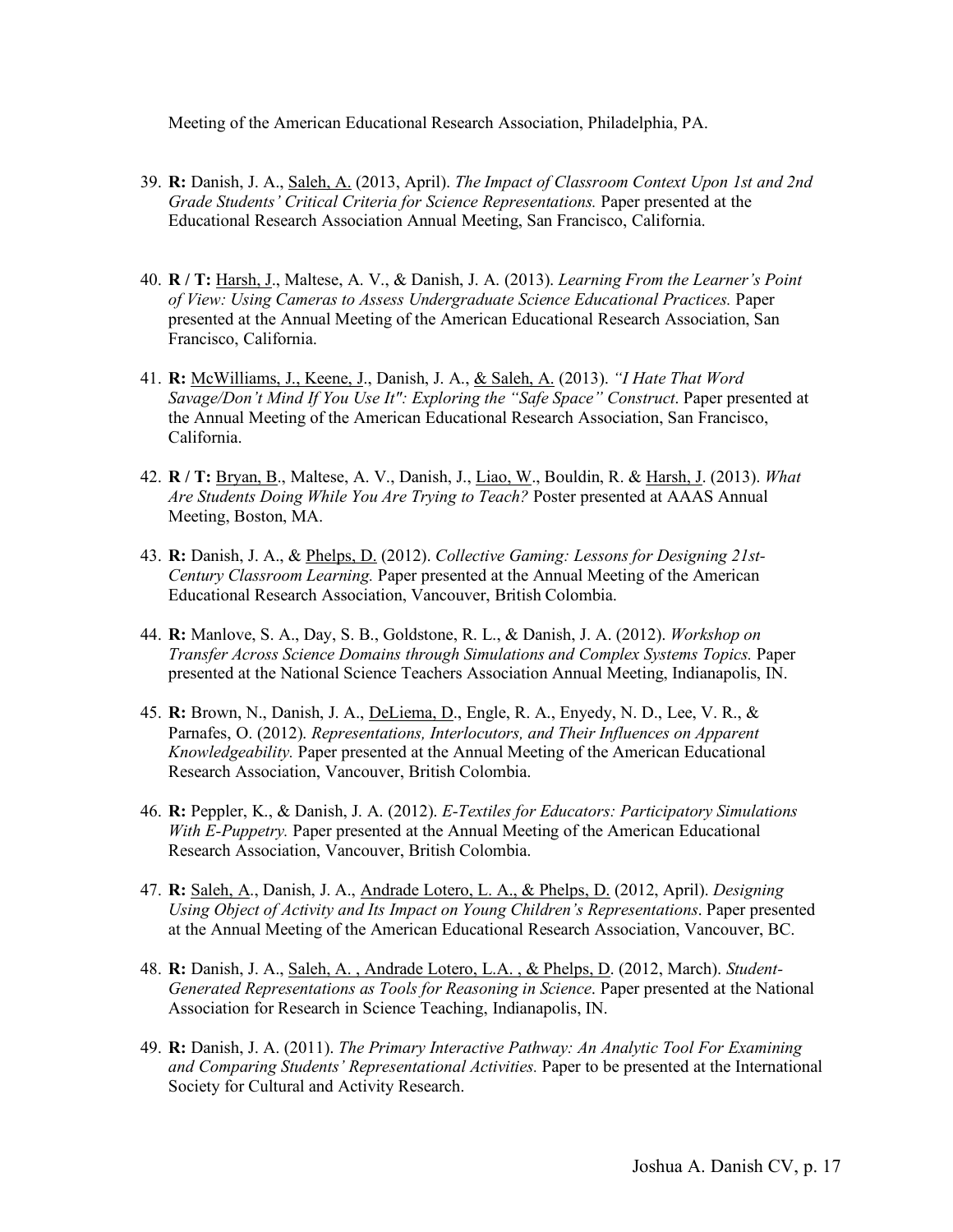- 50. **R:** Danish, J. A., & Saleh, A. (2011*). The Primary Interactive Pathway: An Analytic Tool For Examining and Comparing Students' Representational Activities.* Paper presented at the Annual Meeting of the Jean Piaget Society.
- 51. **R:** Danish, J. A., Peppler, K., & Phelps, D. (2011). *BeeSign: Designing to Support Mediated Group Inquiry of Complex Science by Early Elementary Students*. Paper presented at the Annual Meeting of the American Educational Research Association, New Orleans, LA.
- 52. **R:** Danish, J. A., & Phelps, D. (2011). *The Interactional Role of Kindergarten and First Grade Students' Representational Practices*. Paper presented at The Annual Meeting of the American Educational Research Association, New Orleans, LA.
- 53. **R:** Danish, J. A. (2010). *The Primary Interactive Pathway: An Analytic Tool For Examining and Comparing Students' Representational Activities.* Paper presented at the Annual Meeting of the American Educational Research Association, Denver CO.
- 54. **R:** Enyedy, N., Danish, J. A., & Delacruz, G. (2010). *Play and Augmented Reality in Learning Physics: The SPASES project.* Paper presented at the Annual Meeting of the American Educational Research Association, Denver CO,
- 55. **R:** Danish, J. A. (2009). *BeeSign: a Design Experiment to Teach Kindergarten and First Grade Students About Honeybees From a Complex Systems Perspective.* Paper presented at the Annual Meeting of the American Educational Research Association, San Diego, CA.
- 56. **R:** Enyedy, N., Danish, J. A., Fields, D., Kao, L., Hart, M., & Mukhopadhyay, S. (2009). Negotiating the "Relevant" in Culturally Relevant Mathematics: The Community Mapping Project. Paper presented at the Annual Meeting of the American Educational Research Association, San Diego, CA.
- 57. **R:** Danish, J. A., & Enyedy, N. (2008). *CHAT & Actor Network Theory (ANT) Perspectives on How Kindergarten and First Grade Students Co-Construct Science in Action.* Poster presented at the Triennial Meeting of the International Society for Cultural and Activity Research (ISCAR), San Diego, CA.
- 58. **R:** Danish, J. A. (2007). *Latour Goes to Kindergarten: K-1 Classroom Science Examined as a Process of Argumentation Using Inscriptions*. Paper presented at the Annual Meeting of the American Educational Research Association, Chicago, IL.
- 59. **R:** Danish, J. A., & Enyedy, N. (2007). *Agency and Accountability: Two Necessary Components in Science Classrooms Utilizing Invented Representations, and Their Impact Upon Students Activities*. Paper presented at the Annual Meeting of the American Educational Research Association, Chicago, IL.
- 60. **R:** Danish, J. A., & Enyedy, N. (2006). *Negotiated Representational Mediators: An Approach to Metarepresentational Competence Grounded in Practice*. Paper presented at the Annual Meeting of the American Educational Research Association, San Francisco, CA.
- 61. **R:** Danish, J. A., & Enyedy, N. (2005). *The Dialectic of Task Based Communities and Communities of Practice.* Paper presented at the Triennial Meeting of the International Society for Cultural and Activity Research, Sevilla, Spain.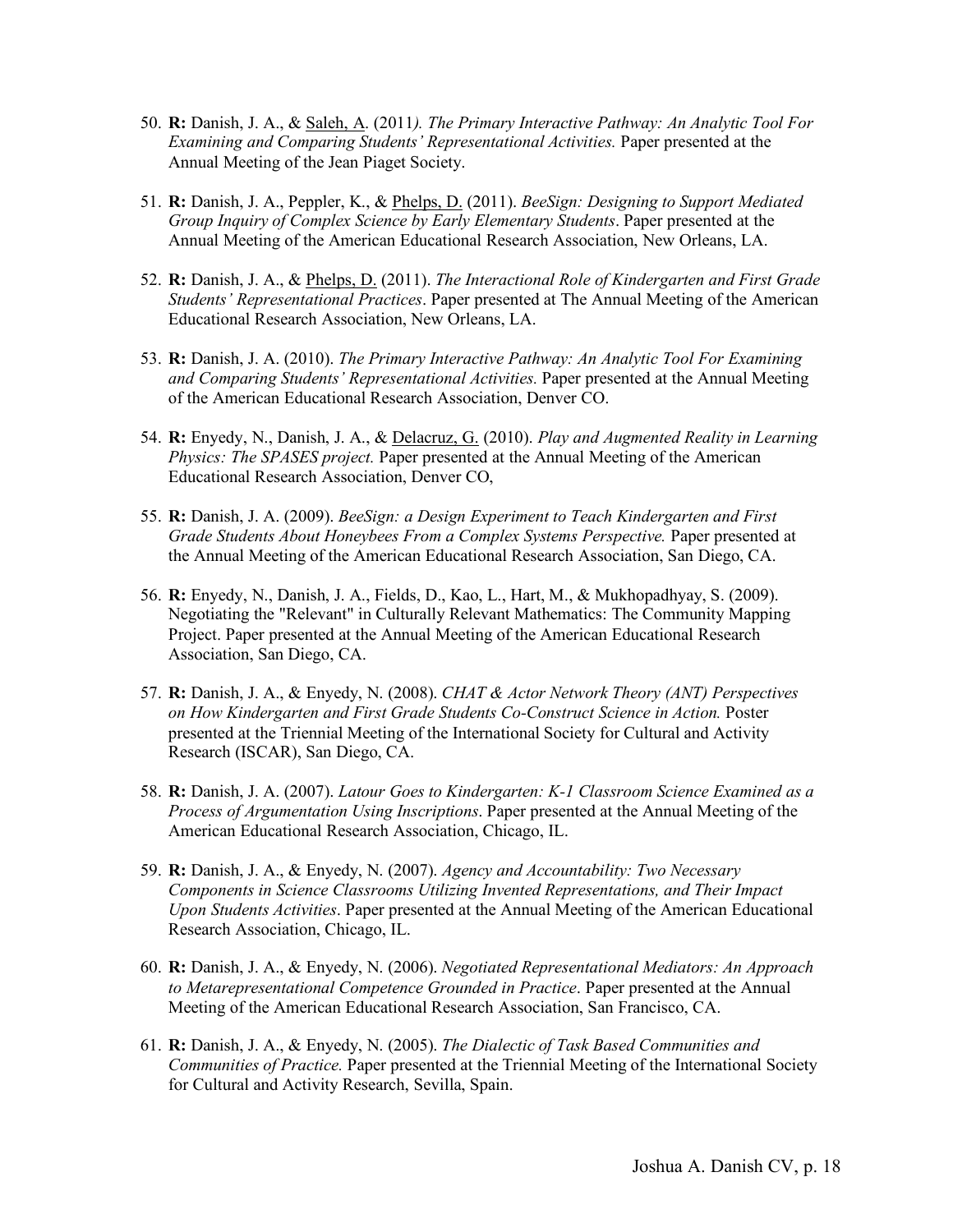- 62. **R:** Danish, J. A., & Enyedy, N. (2005). *Mediation of Students' Ideas Through Representational Activities.* Paper presented at the Triennial Meeting of the International Society for Cultural and Activity Research, Sevilla, Spain.
- 63. **R:** Enyedy, N., & Danish, J. A. (2005). *At the intersection of classroom culture and culturally relevant pedagogy: What students' arguments around maps reveal about how to increase student achievement within our diverse society*. Paper presented at the Triennial Meeting of the International Society for Culture and Activity Research, Sevilla, Spain.

# **COURSES TAUGHT**

Activity Theory D, R Applied Cognition and Learning Strategies<sup>R</sup> College Teaching and Instruction Computational Technologies in Educational Ecosystems <sup>D</sup> Designing for Learning Activities <sup>D</sup> Educational Psychology for Elementary Teachers <sup>R</sup> Learning and Cognition<sup>D</sup> Learning Sciences Apprenticeship <sup>R</sup> Video Analysis of Learning <sup>D</sup>

D: Developed R: Redesigned

#### **HONORS AND AWARDS**

| 2021       | IU School of Education Award for Excellence in Mentoring                                                                                               |
|------------|--------------------------------------------------------------------------------------------------------------------------------------------------------|
| 2019, 2020 | Nominee, Spencer Foundation Mentoring Award                                                                                                            |
| 2019       | Nominee, Best Design Paper Award at the International Conference of<br>Collaborative Learning along with Xintian Tu, Megan Humburg, and Noel<br>Enyedy |
| 2018       | Facilitator's Choice Award in the STEM for All Video Showcase for<br>BioSim along with Kylie Peppler and Naomi Thompson                                |
| 2017       | Burton Gorman Teaching Award from the IU School of Education                                                                                           |
| 2015       | Recipient of Jan Hawkins Award for Early Career Contributions to<br>Humanistic Research and Scholarship in Learning Technologies, AERA<br>Division C   |
| 2013       | Nominated for the CSCL Best Design Paper Award (with Noel Enyedy and<br>David DeLiema)                                                                 |

- 2010, 2012, 2014 Indiana University Trustees Teaching Award
	- 2011 Recipient of the CSCL Best Design Paper Award along (with Noel Enyedy, Girlie Delacruz, Melissa Kumar, and Sylvia Gentile)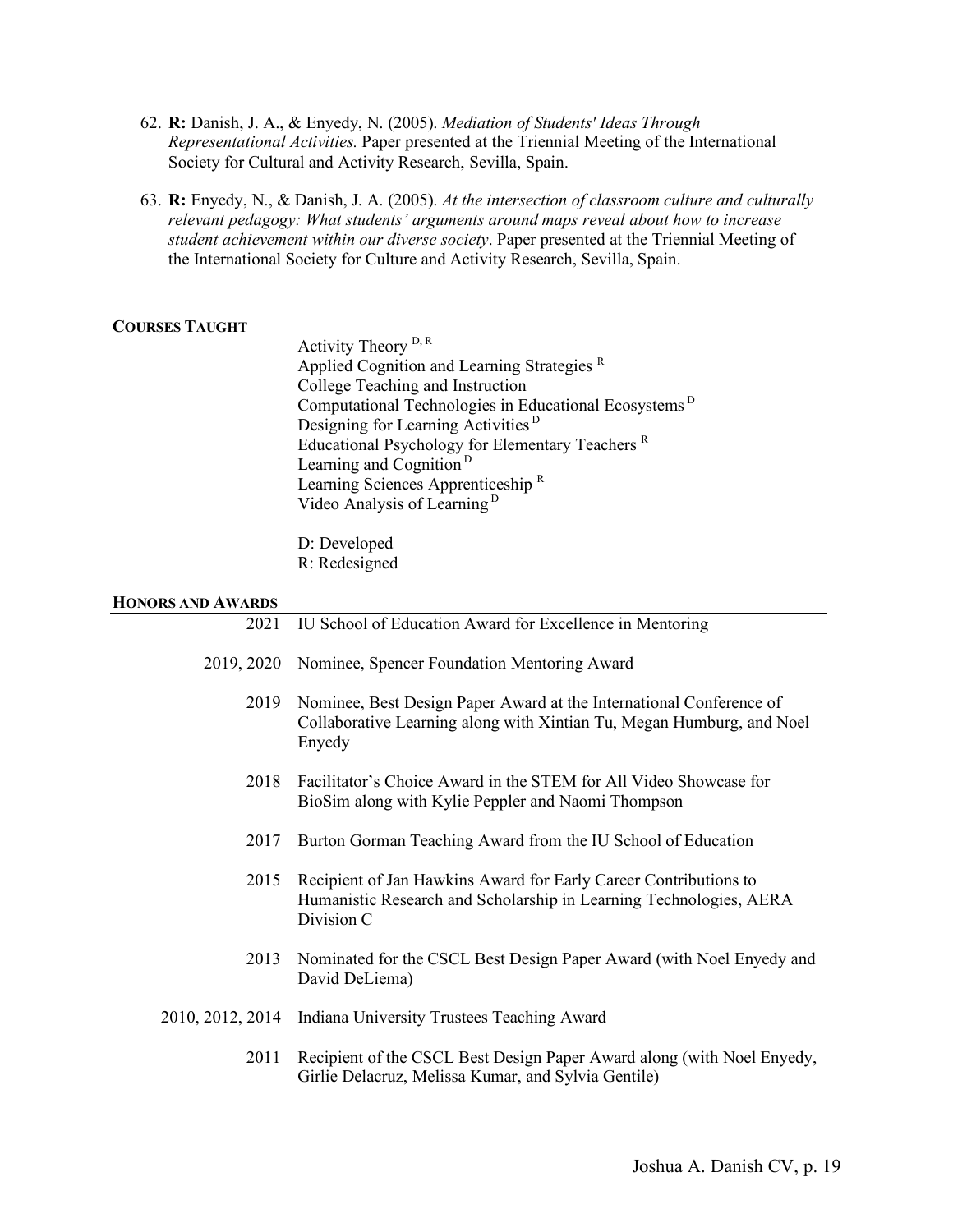- 2011 Invited Participant in AERA funded Educational Research Conference on Integrative perspectives on knowledge analysis and interaction analysis
- 2010 Teaching With Sakai Innovation Award (TWSIA), Honorable Mention
- 2007–2008 Spencer Dissertation Fellowship
- 2007–2008 UCLA Dissertation Year Fellowship
- 2005–2007 National Institute of Mental Health (NIMH) pre-doctoral training fellowship
- 2005–2006 Graduate Summer Research Mentorship Program fellowship
- 2003–2004 CONNECT Graduate Student Research Fellowship

#### **PROFESSIONAL MEMBERSHIPS**

American Educational Research Association (AERA) International Society of the Learning Sciences (ISLS) International Society for Cultural and Activity Research (ISCAR)

#### **PROFESSIONAL ACTIVITIES**

| 2021                            | President Elect, International Society of the Learning Sciences                                 |
|---------------------------------|-------------------------------------------------------------------------------------------------|
| 2018-Present                    | Treasurer, International Society of the Learning Sciences                                       |
|                                 | Board Member, International Society of the Learning Sciences                                    |
| 2013–Present                    | Editorial Board Member, Journal of Emerging Learning Design                                     |
| 2012–Present                    | Consulting Editor for the Research Section of ETR&D                                             |
| 2013-2014                       | Program Committee, International Conferences of the Learning Sciences                           |
| 2012-2013                       | Chair, AERA SIG Advanced Technologies for Learning (ATL)                                        |
| 2011-2012                       | Co-Chair, AERA SIG Advanced Technologies for Learning (ATL)                                     |
| 2011                            | Reviewer, Sakai Foundation, Teaching With Sakai Innovation Award<br>(TWSIA)                     |
| 2009–present                    | Reviewer, National Science Foundation                                                           |
| 2009                            | Invited Panelist, National Academies Workshop: Computational Thinking<br>for Everyone           |
| $2015$ -present<br>2008-present | Editorial Board, Journal of the Learning Sciences<br>Reviewer, Journal of the Learning Sciences |
| $2016$ -present<br>2013         | Associate Editor, Cognition & Instruction<br>Reviewer, Cognition & Instruction                  |
| 2006, 2008, 2010, 2012          | Reviewer, International Conference for the Learning Sciences (ICLS)                             |